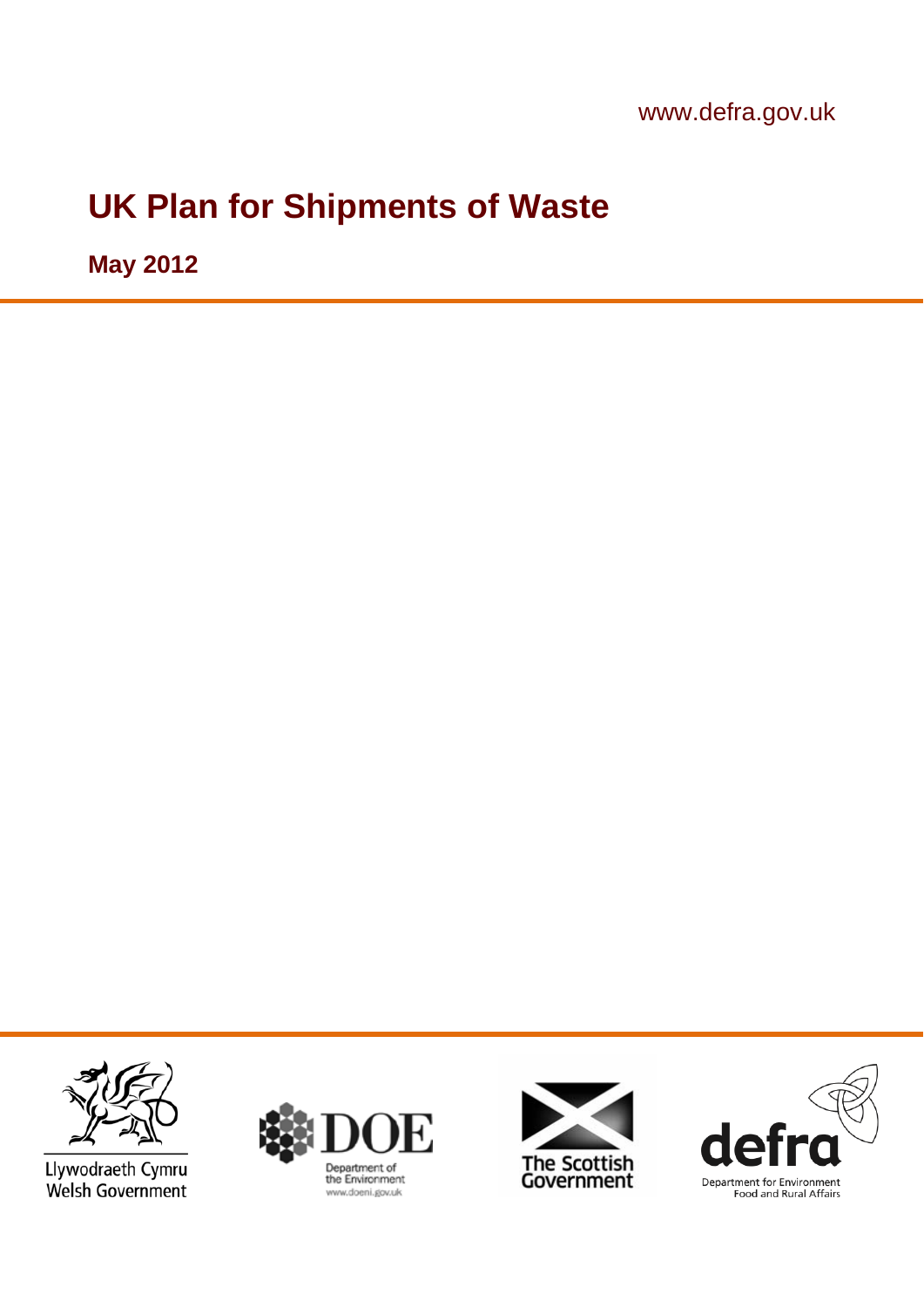# **Contents**

| Shipments to and from Member States or EFTA countries of hazardous waste, or<br>contaminated river sediments that are classified as non-hazardous waste, produced in |  |
|----------------------------------------------------------------------------------------------------------------------------------------------------------------------|--|
|                                                                                                                                                                      |  |
|                                                                                                                                                                      |  |
|                                                                                                                                                                      |  |
|                                                                                                                                                                      |  |
|                                                                                                                                                                      |  |
|                                                                                                                                                                      |  |
|                                                                                                                                                                      |  |
|                                                                                                                                                                      |  |
| Shipments to and from Member States or EFTA countries of hazardous waste, or<br>contaminated river sediments that are classified as non-hazardous waste, produced in |  |
|                                                                                                                                                                      |  |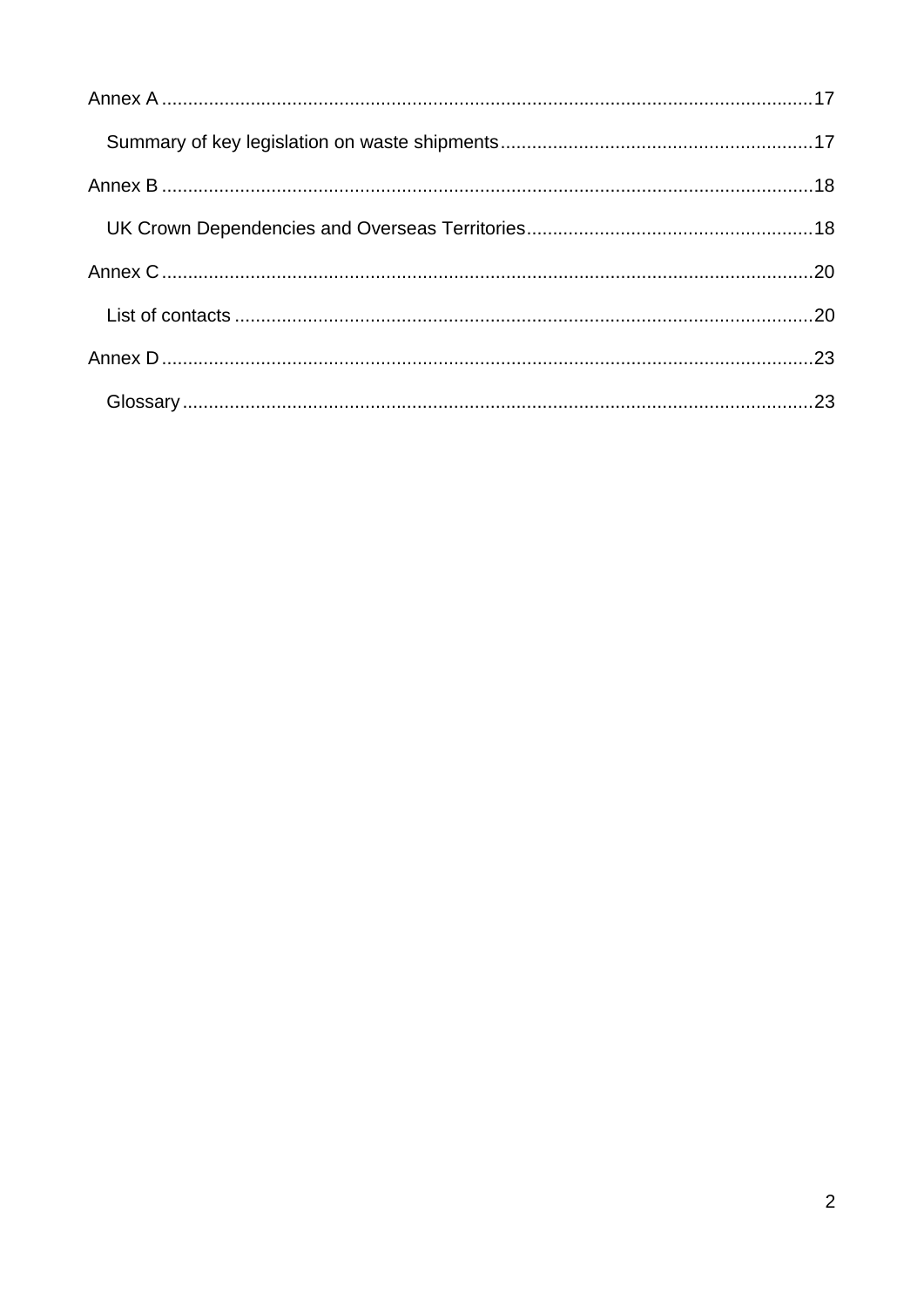# <span id="page-3-0"></span>**UK Plan for Shipments of Waste**

## **Introduction**

 $\overline{a}$ 

- 1. This Plan, which entered into force on 9 August 2007 and amended with effect from 15 May 2012, sets out Government policy on shipments of waste for disposal to and from the United Kingdom.
- 2. It replaces the UK Management Plan for Exports and Imports of Waste (published in 1996). Any shipment of waste for which notification is required under Regulation (EC) No. 1013/2006 on shipments of waste (the EU Regulation) is subject to this Plan.
- 3. Shipments notified in accordance with the EU Regulation that are not in accordance with this Plan should not be brought into or dispatched from the UK. UK competent authorities of destination or dispatch must object to such shipments.
- 4. This Plan takes into account the UK's obligations under international, EU and national law, particularly under the UN Basel Convention on the Control of Transboundary Movements of Hazardous Waste and their Disposal (the Basel Convention) and the EU Regulation, which implements the Basel Convention within the EU.
- 5. This Plan has been prepared to meet the requirement of regulation 11 of the Transfrontier Shipments of Waste Regulations 2007 as amended (the TFS SI) which requires the Secretary of State to prepare a waste management plan containing his policies in relation to the shipment of waste for disposal into and out of the UK.
- 6. Anyone shipping waste should ensure that they are doing so in compliance with the EU Regulation, the TFS SI and this Plan. It should be noted that an exception to the general prohibition on the shipment of waste to and from the UK for disposal does not set aside the procedures and controls in the EU Regulation. All shipments for disposal to and from the UK are subject to the procedure of prior written notification and consent.
- 7. UK competent authorities that are responsible for the controls on shipments of waste may be contacted for advice (see the Explanatory Note, annex C, for details).
- 8. Expressions used in this Plan have the same meaning as they have in the EU Regulation.<sup>[1](#page-3-1)</sup>

<span id="page-3-1"></span><sup>&</sup>lt;sup>1</sup> A glossary is included in the Explanatory Note to the UK Plan, annex D, for further information.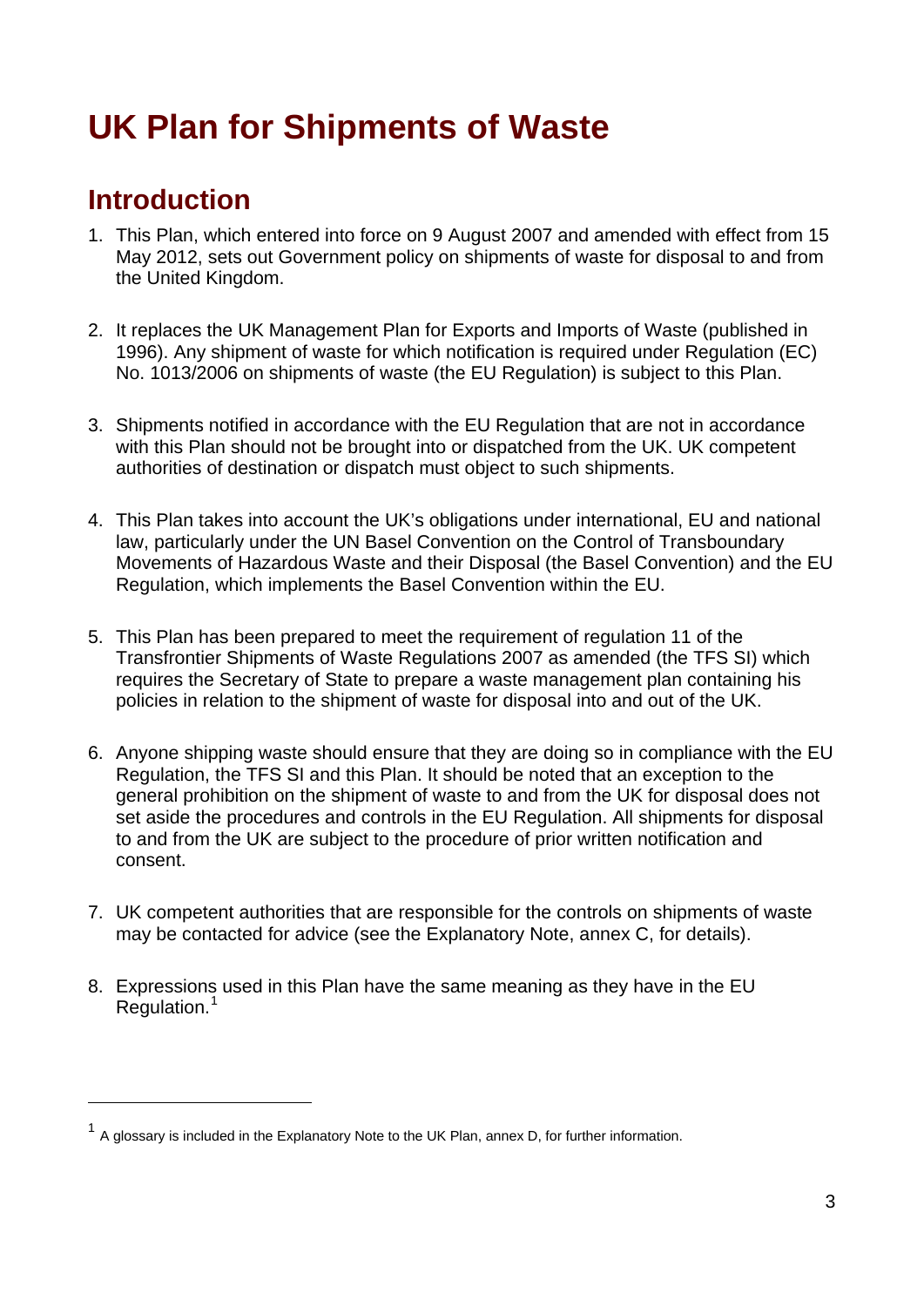# <span id="page-4-0"></span>**Statutory requirements**

# **Shipments of waste for disposal: Summary**

Shipments of waste **to and from** the UK for disposal are, save for the exceptions below, prohibited:

- emergency situations that may require the shipment of hazardous waste to the UK from any country;
- emergency situations that may require shipment of hazardous waste from the UK to other Member States and EFTA countries;
- trial runs to the UK from any country in order to test a specific specialised treatment technology which results in the disposal of waste, except where the technology to be tested exists in the country of dispatch;
- trial runs from the UK to other Member States or EFTA countries in order to test a specific specialised treatment technology which results in the disposal of waste, except where the technology exists in the UK;
- shipments of hazardous waste between Northern Ireland and the Republic of Ireland, in either direction, for disposal operations specified in this Plan and where the waste is generated and disposed of within Northern Ireland or the Republic of Ireland;
- shipments of hazardous waste, or contaminated river sediments that are classified as non-hazardous waste, produced in such a small quantity overall per year in the UK, another Member State or an EFTA country that the provision of new specialised disposal installations in the country of dispatch would be uneconomic;
- shipments of waste into the UK from a Party to the Basel Convention outside the EU where a UK competent authority has acceded to a duly reasoned request;
- shipments of waste into the UK from a non-Party to the Basel Convention with which the UK Government has concluded a bilateral agreement.

It should be noted that even where these exceptions apply, shipments of waste for disposal to and from the UK are subject to the procedure of prior written notification and consent as set out in the EU Regulation.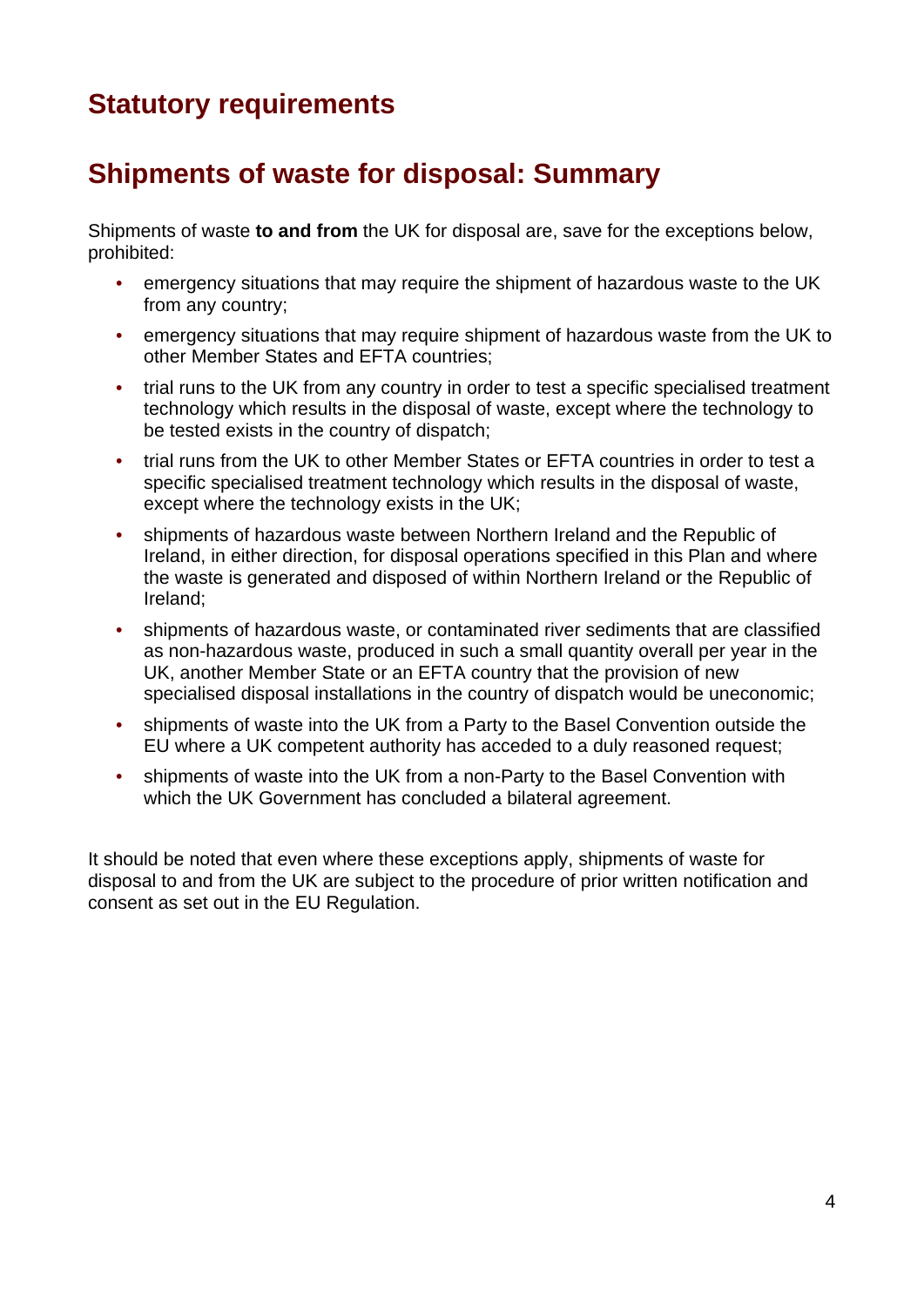## <span id="page-5-0"></span>**Shipments of waste for disposal: Detail**

- 9. Consistent with the EU Regulation, shipments of hazardous waste **to and from the UK**  for disposal are, with the exceptions below, prohibited. Shipments of non-hazardous waste into or out of the UK for disposal are prohibited except for shipments for trial runs or shipments of contaminated river sediments.
- 10. Shipments of waste destined for a biological or physico-chemical treatment operation (D8/D9) or an interim disposal operation are allowed provided that such treatment results in final compounds which are disposed of in a manner that is in accordance with the exceptions below.
- 11. A UK competent authority of destination or dispatch must object to any shipment notified in accordance with the EU Regulation which this Plan indicates should not be brought into or dispatched from the UK.

### **Emergency situations**

- 12. An emergency situation exists when there is a clear and immediate risk to human health and/or the environment which cannot be removed without a shipment of hazardous waste taking place. If the waste can be stored or disposed of in an environmentally sound manner in the country of dispatch, this exception does not apply.
- 13. Where the above condition is met, shipments of hazardous waste in emergency situations are allowed **to the UK from any country.**
- 14. Shipments of hazardous waste in emergency situations are allowed **from the UK to other Member States or EFTA countries.**

### **Shipments for Trial Runs**

15. Shipments for trial runs **to the UK** are allowed from any country in order to assess the suitability of a specific specialised treatment technology which results in the disposal of waste. The amount of waste allowed for a trial run shall be no more than is needed to assess the technology under trial. This exception does not apply if the technology to be tested is available in the country of dispatch.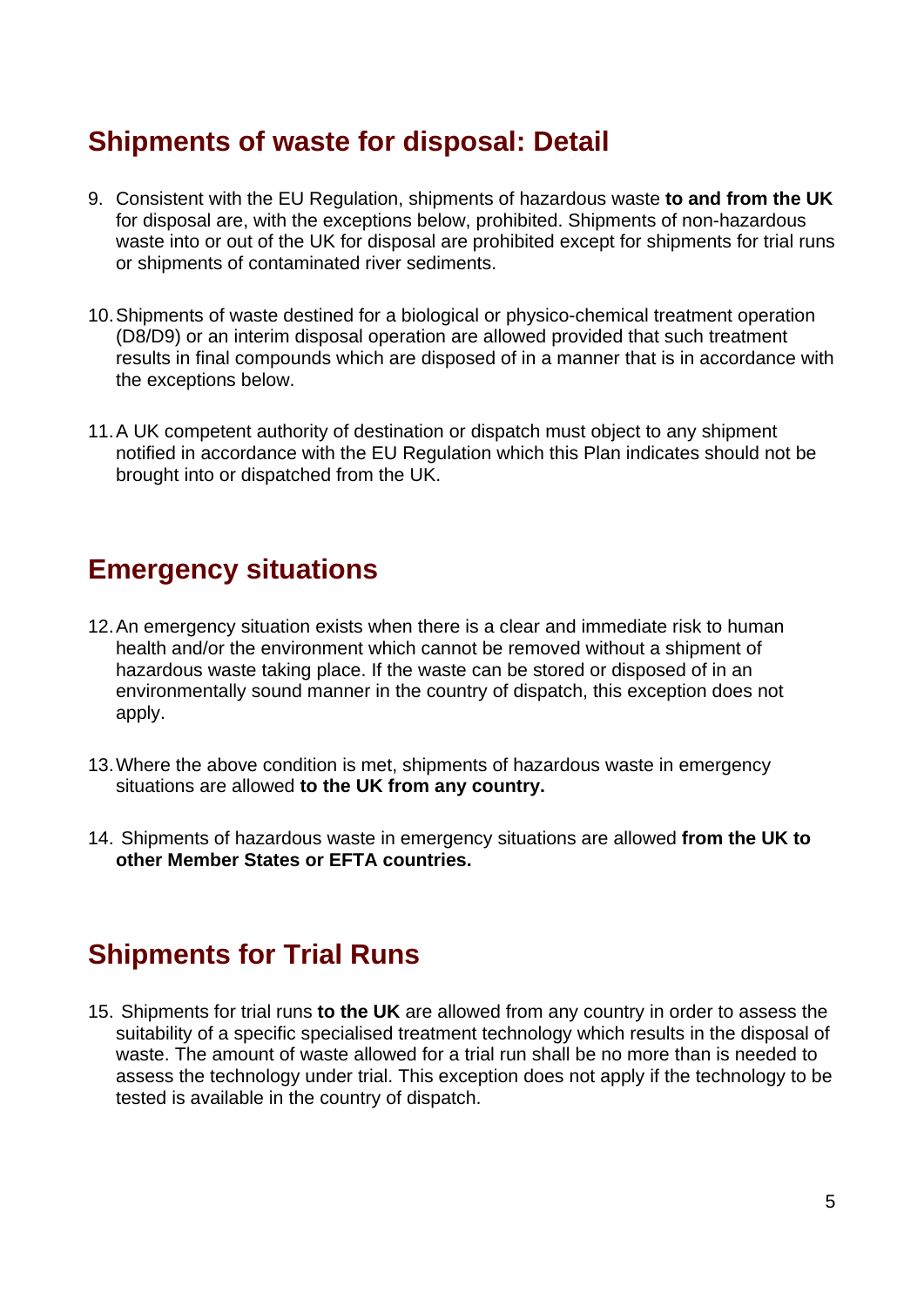<span id="page-6-0"></span>16. Shipments for trial runs **from the UK to other Member States or EFTA countries** are allowed in order to assess the suitability of a specific specialised treatment technology which results in the disposal of waste. The amount of waste allowed for a trial run shall be no more than the minimum needed to assess the disposal technology under trial. This exception does not apply if the technology to be tested is available in the UK.

### **Shipments between Northern Ireland and Ireland**

- 17. Shipments of hazardous waste for disposal are allowed between Northern Ireland and Ireland. Such shipments will be allowed in either direction provided that such waste is both generated and disposed of within Northern Ireland or Ireland.
- 18. Shipments made under this exception are restricted to those destined for the following disposal operations:

• D 5 Specially engineered landfill (e.g. placement into lined discrete cells which are capped and isolated from one another and the environment, etc); for disposal

• D 10 Incineration on land;

• D 9 Physico-chemical treatment which results in final compounds or mixtures which are discarded by means of any of the operations above.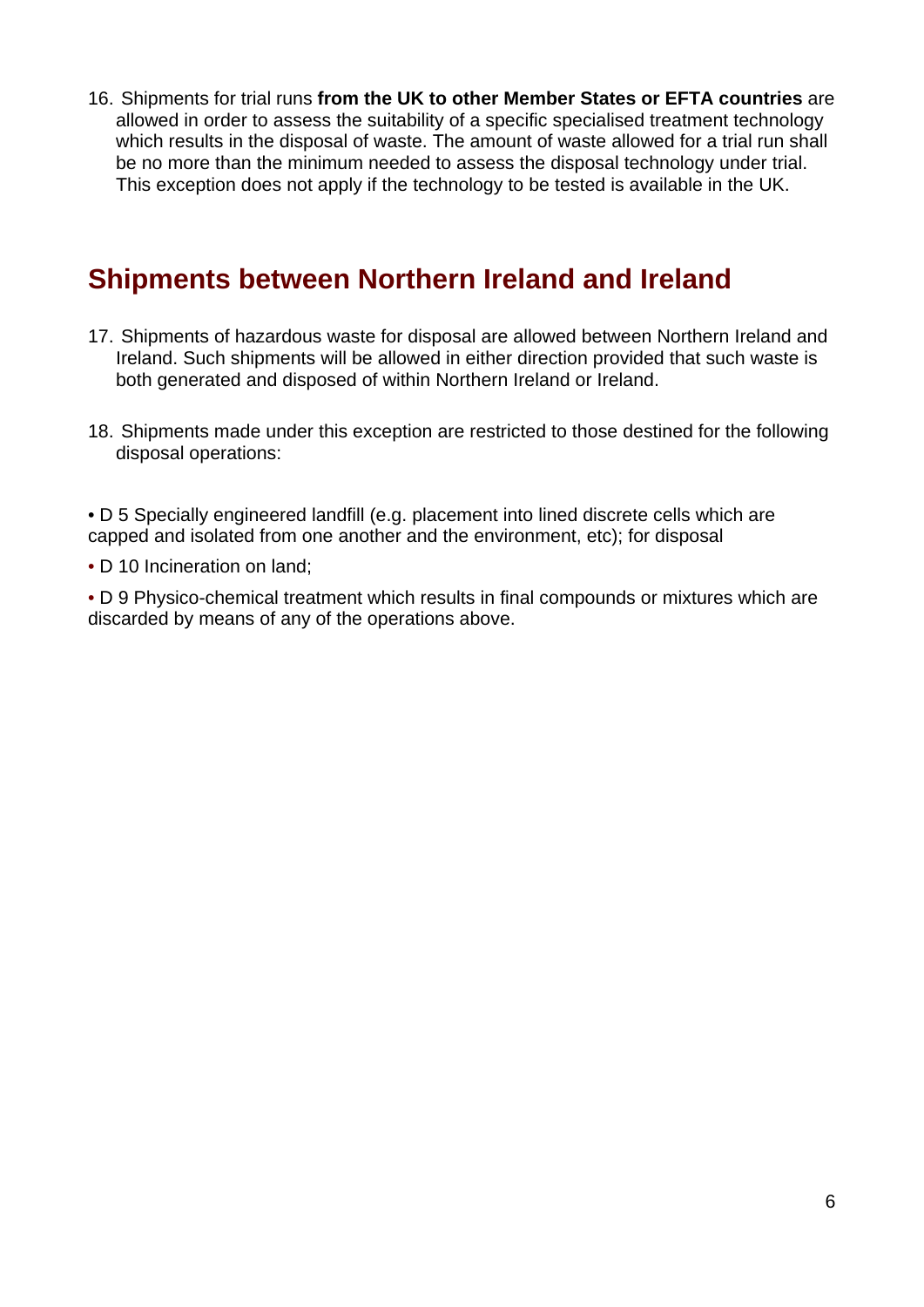<span id="page-7-0"></span>**Shipments to and from Member States or EFTA countries of hazardous waste, or contaminated river sediments that are classified as non-hazardous waste, produced in such small quantity overall per year that the provision of new specialised disposal installations would be uneconomic** 

19. This exception for shipments to and from the UK only applies when competent authorities have been informed by UK Government that it has accepted that the above circumstances apply in a Member State or EFTA country of dispatch or in the UK (see explanatory note, paragraphs 21 – 28).

### **Shipments from outside the European Union to the UK from a Party to the Basel Convention where a duly reasoned request has been acceded to by a UK competent authority**

20. This exception applies where a UK competent authority has assessed a duly reasoned request and is in agreement that the country of dispatch outside the EU does not have and cannot reasonably acquire the technical capacity and the necessary facilities in order to dispose of waste in an environmentally sound manner (see explanatory note, paragraphs  $29 - 41$ ).

### **Shipments from outside the European Union to the UK from a non-Party to the Basel Convention where the UK Government has concluded a bilateral agreement**

21. This exception applies where the UK Government has concluded a bilateral agreement with the government of a country of dispatch for the disposal of specific waste within the UK.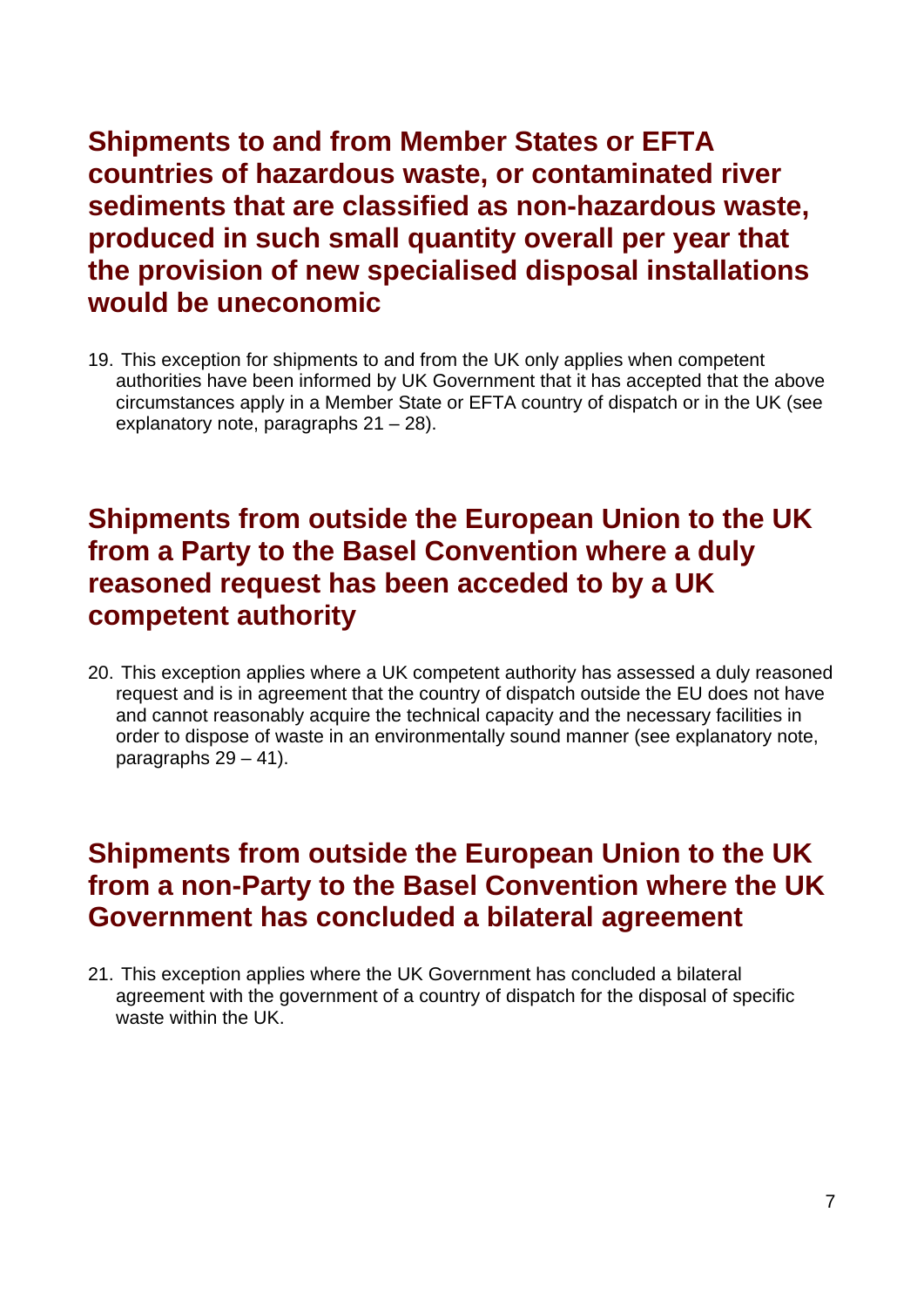### <span id="page-8-0"></span>**Shipments to the UK from UK Overseas Territories**

22. This exception applies to shipments from the UK Overseas Territories as listed in annex B to the Explanatory Note.

## **Review**

23. The UK Government will review this Plan where the Secretary of State considers that this is necessary, for example where there are changes to the UK's international obligations regarding shipments of waste.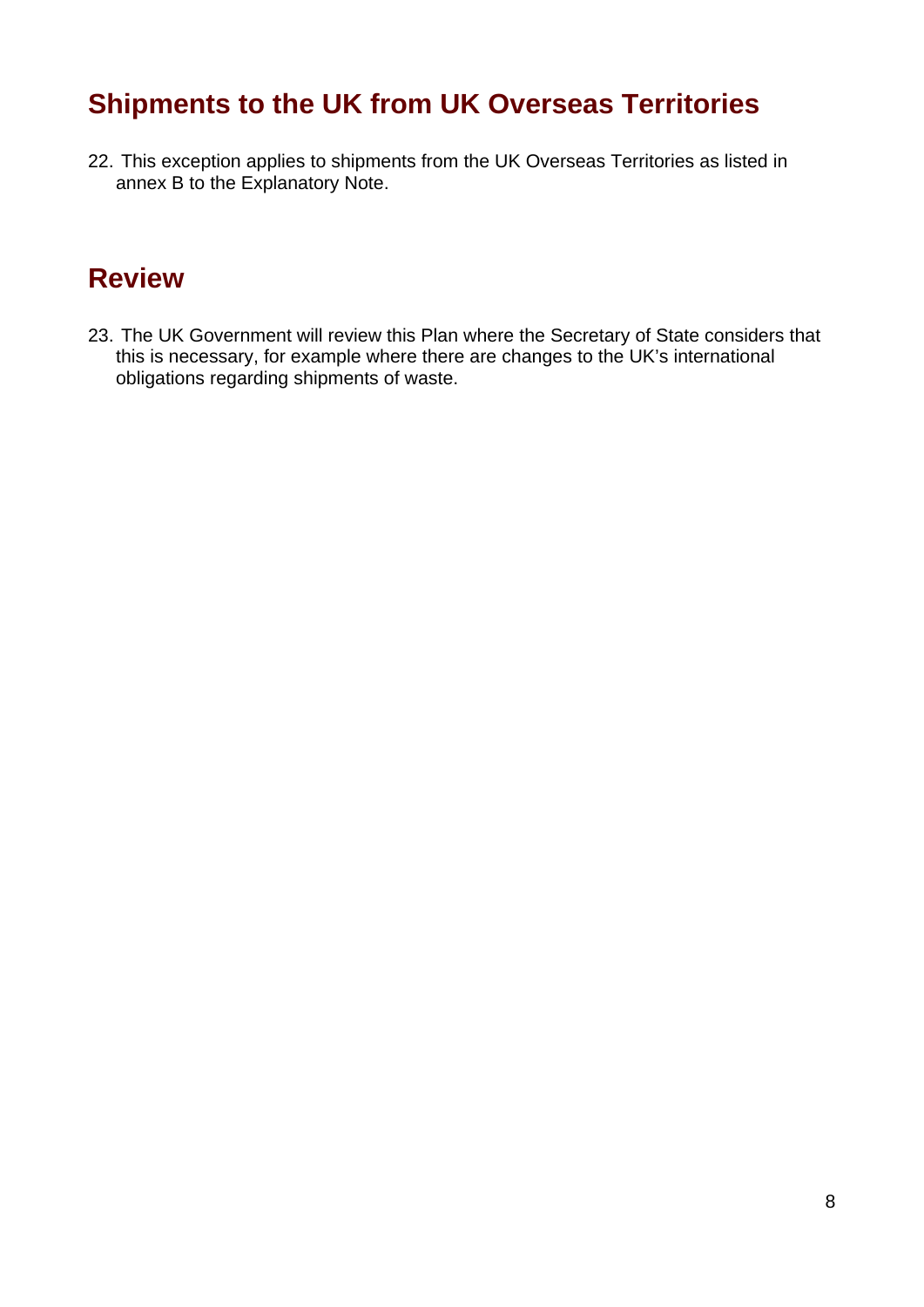# <span id="page-9-0"></span>**Explanatory Note**

This explanatory note is not part of the UK Plan for Shipments of Waste.

# **General policy objectives**

- 1. This section sets out UK Government policies on shipments of waste into and out of the United Kingdom. These policies take into account the UK's obligations under international, EU and national law, particularly under the UN Basel Convention on the Control of Transboundary Movements of Hazardous Waste and their Disposal (the Basel Convention) and the EU Regulation.
- 2. As a Party to the Basel Convention, the UK is committed to minimising the movement of waste for disposal, consistent with the principles of proximity, self-sufficiency and priority for recovery, and to reducing the quantities of hazardous wastes generated.
- 3. The UK is keen to promote the environmentally sound management of waste. In doing so, it recognises that many countries, particularly developing countries, do not have and cannot reasonably develop the specialised facilities needed to deal with certain wastes in an environmentally sound manner. Where that is the case, the UK is potentially willing to accept such wastes for disposal.
- 4. The UK Government and the devolved administrations are committed to putting environmental, economic and social objectives at the heart of decision-making. That means ensuring a high level of protection of human health and the environment when dealing with wastes, especially where these are hazardous. It also includes encouraging more sustainable management of wastes, with more re-use, recycling, composting and recovery of energy from waste and  $-$  above all  $-$  a reduction in the amount of waste generated by business and consumers.
- 5. Article 16 of the Waste Framework Directive (Directive 2008/98/EC on waste and repealing certain Directives) requires each Member State to work towards selfsufficiency in the disposal of its waste at EU and national level. All countries should aim to be self-sufficient in the disposal of non-hazardous wastes and consequently the shipment of these wastes **to or from the UK** for disposal is prohibited, with the exception of shipments for trial runs or shipments of contaminated river sediments.
- 6. Since the UK has the ability or the means to acquire the ability to dispose of its own hazardous waste, shipments of such waste from the UK for disposal are prohibited subject to the exceptions set out in the UK Plan and which are further explained below.
- 7. Economically developed countries should be able, with very few exceptions, to be selfsufficient in the disposal of their hazardous waste. It is for this reason that shipments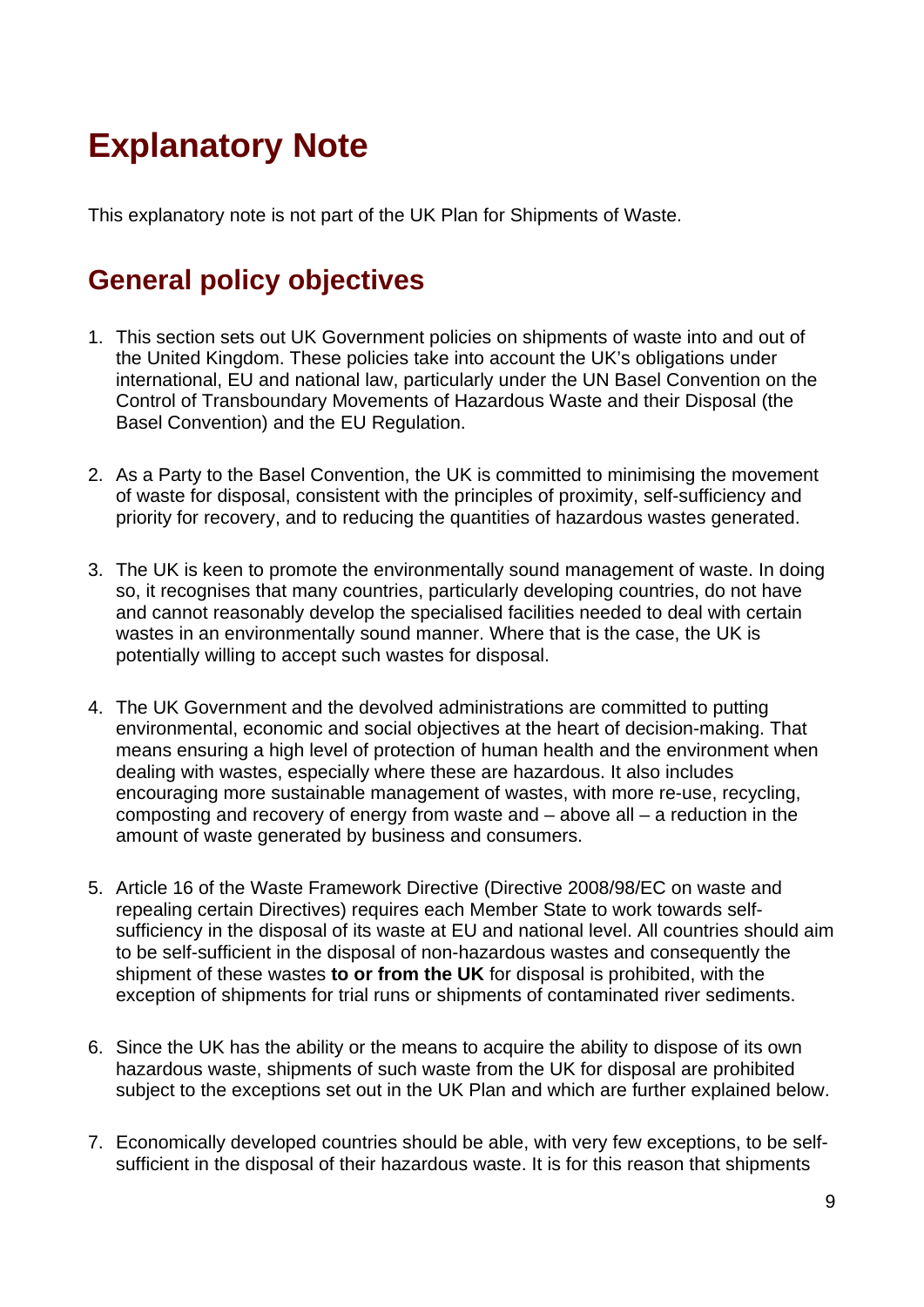<span id="page-10-0"></span>for disposal involving OECD Decision countries are prohibited subject to the exceptions set out in the UK Plan and explained below.

- 8. The Government has two main policy objectives relevant to shipments of waste for recovery:
	- to encourage international trade in waste for recovery where this is of environmental benefit in driving up levels of recovery at national, EU and global levels;
	- to prevent damage to human health or the environment occurring as a result of this international trade.

# **Emergency Situations**

### **Policy background**

- 9. An emergency situation affecting the UK, to the extent that hazardous waste cannot be safely disposed of or stored until capacity is restored, is difficult to foresee. However, these circumstances may arise, and, in order to protect human health and the environment, it could be necessary to ship hazardous waste for specialised disposal in other Member States or EFTA countries. Under the EU Regulation all shipments for disposal, including emergency shipments, are prohibited except to Member States and EFTA countries.
- 10. As regards imports, the UK will accept shipments of hazardous waste in emergency situations from any other country. This assistance, which is available on humanitarian and environmental grounds, is limited in scope to extreme situations where an immediate and significant risk exists. It may not be practicable to determine if there is an environmentally sound disposal facility closer to the country of dispatch in the case of such emergencies, and in these circumstances the application of the proximity principle should not prevent the UK from offering the appropriate assistance.

### **Guidance to competent authorities**

- 11. Emergency requests from Parties to the Basel Convention from outside the EU would need to be made by a Duly Reasoned Request (DRR) as required by the WSR (see paragraphs 29-41). Member States would need to provide relevant information accompanying the notification of a proposed import into the UK.
- 12. The UK competent authorities should deal with emergency requests as quickly as is practicable, and in doing so will need to be satisfied that: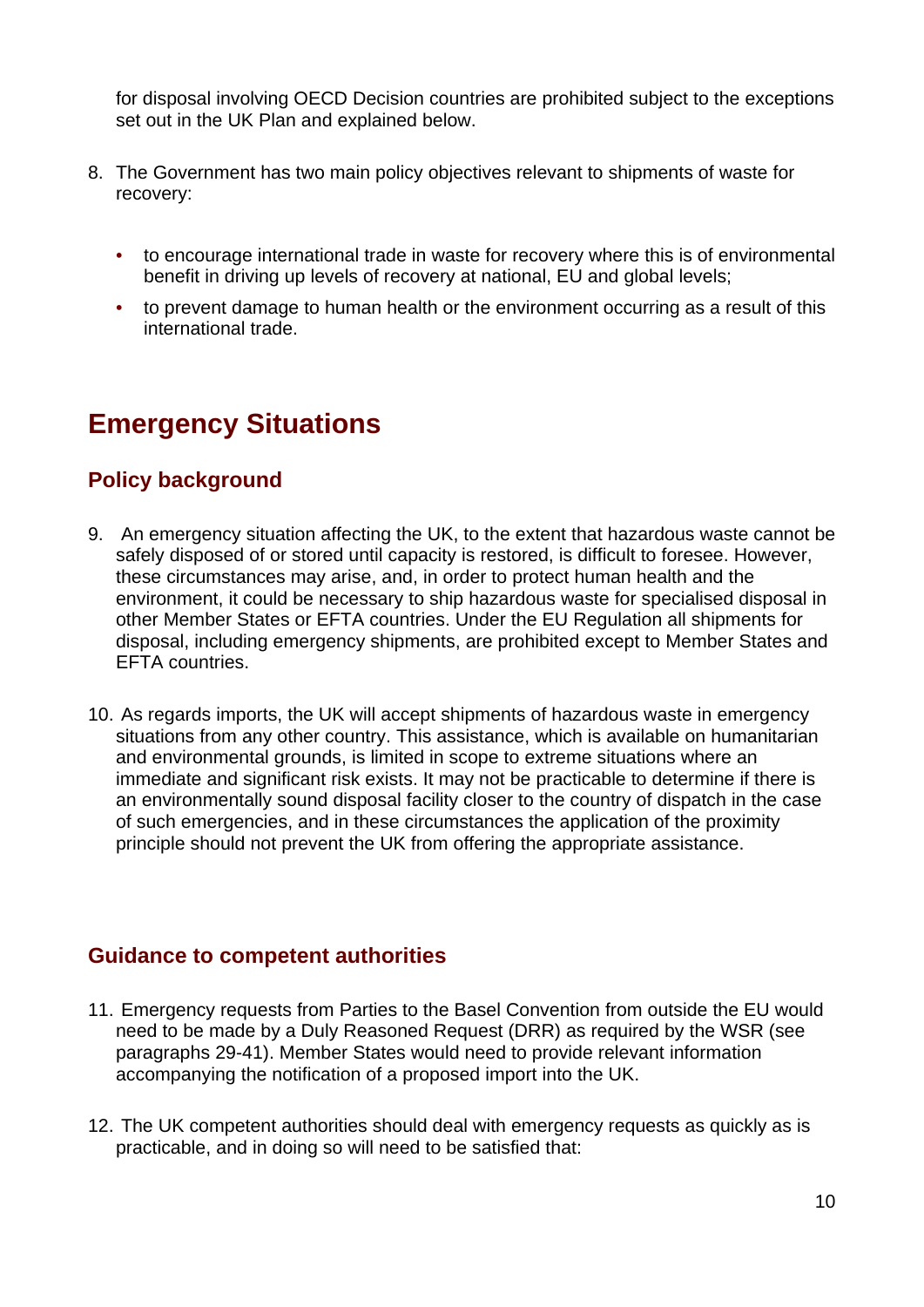- <span id="page-11-0"></span>• the emergency is genuine and that the wastes pose a significant threat to human health or the environment if not treated immediately;
- the exporting country does not currently have adequate storage or disposal facilities or the capacity to deal with the wastes in question; and
- the intended destination facility has the capacity to deal with the proposed import in an environmentally sound manner.
- 13. Given the urgency of emergency situations it is unlikely to be possible for competent authorities to be satisfied that there are no facilities closer to the country of dispatch than those within the EU.
- 14. Emergency requests from countries which are not Parties to the Basel Convention or situations which could lead to the emergency shipment of waste from the UK should be referred to the UK Correspondent (see explanatory note, annex C for details).

### **Shipments for trial runs**

### **Policy Background**

15. Shipments for trial runs allows the assessment a specific specialised treatment technology which results in the disposal of waste that is already in use in other countries. These tests assist in identifying whether a technology would be practicable if relocated to another country. The ability of waste management companies to conduct such trials supports the UK policy aim of ensuring self sufficiency in waste disposal.

### **Guidance to competent authorities**

16. In assessing notifications for such shipments, UK competent authorities should:

- determine the amount of waste that is permitted for a trial run on a case-by-case basis, depending on the type of waste and nature of the operation;
- ensure that the proposed shipment is not used to circumvent the general prohibition on shipments for disposal; and
- ensure that such shipments will be handled in an environmentally sound manner.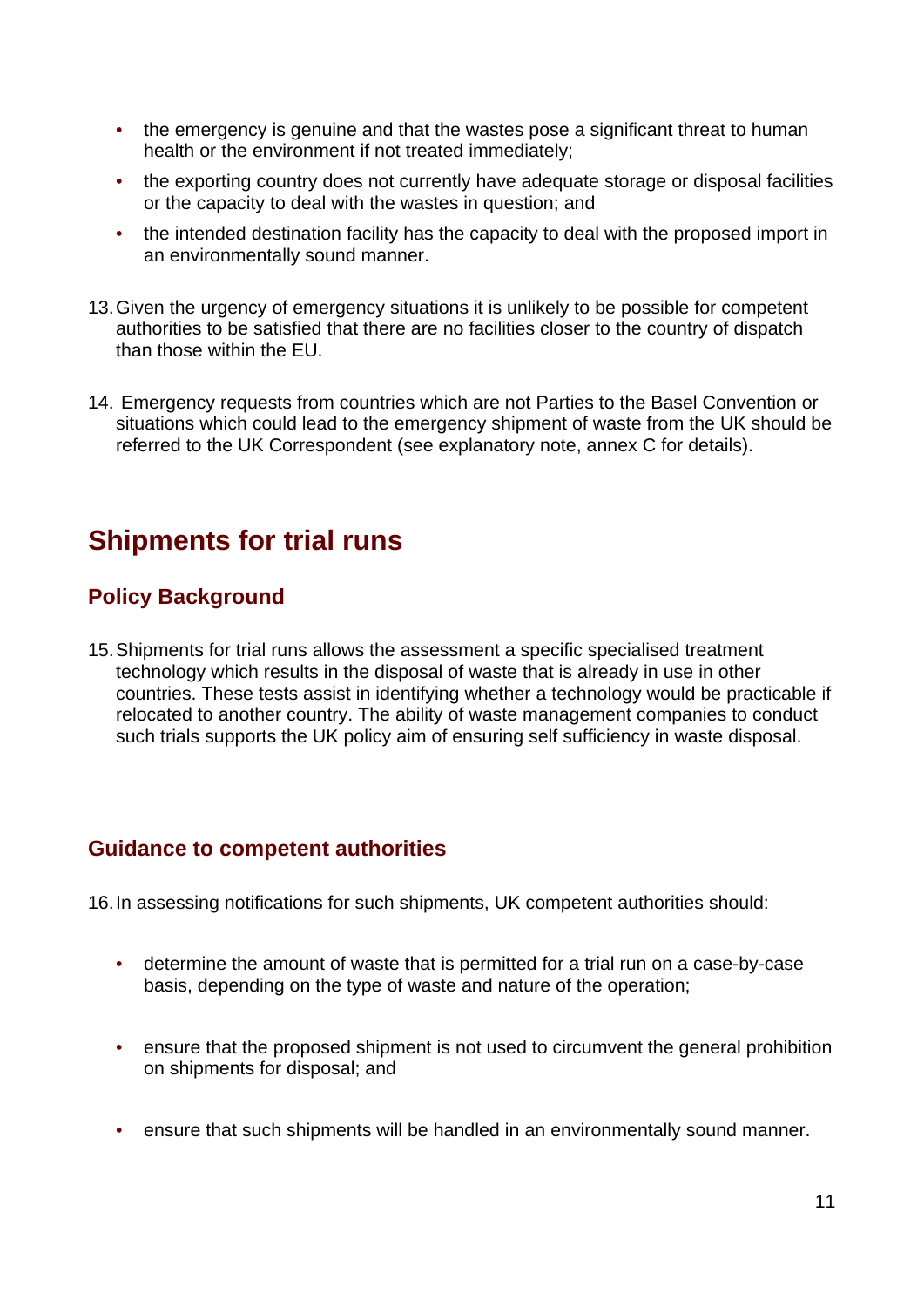## <span id="page-12-0"></span>**Shipments between Northern Ireland and Ireland**

### **Policy background**

- 17. The policy aim here is not to reduce the emphasis that the UK places on the principle of self sufficiency in the disposal of waste, but rather to recognise that, in the case of the distinct geographical situation of Northern Ireland, there is a balance to be struck between the aims of ensuring self-sufficiency and proximity in the disposal of waste.
- 18. For some specific hazardous waste streams it is recognised that approaching disposal capacity issues jointly with Ireland provides the most sensible way forward in ensuring the environmentally sound disposal of specific hazardous waste streams.<sup>[2](#page-12-1)</sup>
- 19. In order to support the development of a cross-border approach to waste management, and consistent with the principle of proximity in the disposal of waste, shipments of hazardous waste for disposal between Ireland and Northern Ireland are allowed. These shipments are allowed in either direction, for a restricted number of specialised disposal operations, and provided that such hazardous waste arises and will be disposed of in either Ireland or in Northern Ireland.
- 20. Without this exemption some waste requiring disposal which arises in Northern Ireland would require transportation to other parts of the UK for disposal, when facilities may become available in Ireland at some point in the future that are either geographically closer or the use of which would require less complex or more environmentally sound transport routes.

**Shipments to and from Member States or EFTA countries of hazardous waste, or contaminated river sediments that are classified as non-hazardous waste, produced in such a small quantity overall per year that the provision of new specialised disposal installations would be uneconomic** 

### **Policy background**

 $\overline{a}$ 

<span id="page-12-1"></span> $2$  For further details see the 'Statement of facility needs for hazardous waste in Northern Ireland – supporting report', published by the Environment and Heritage Service 2005.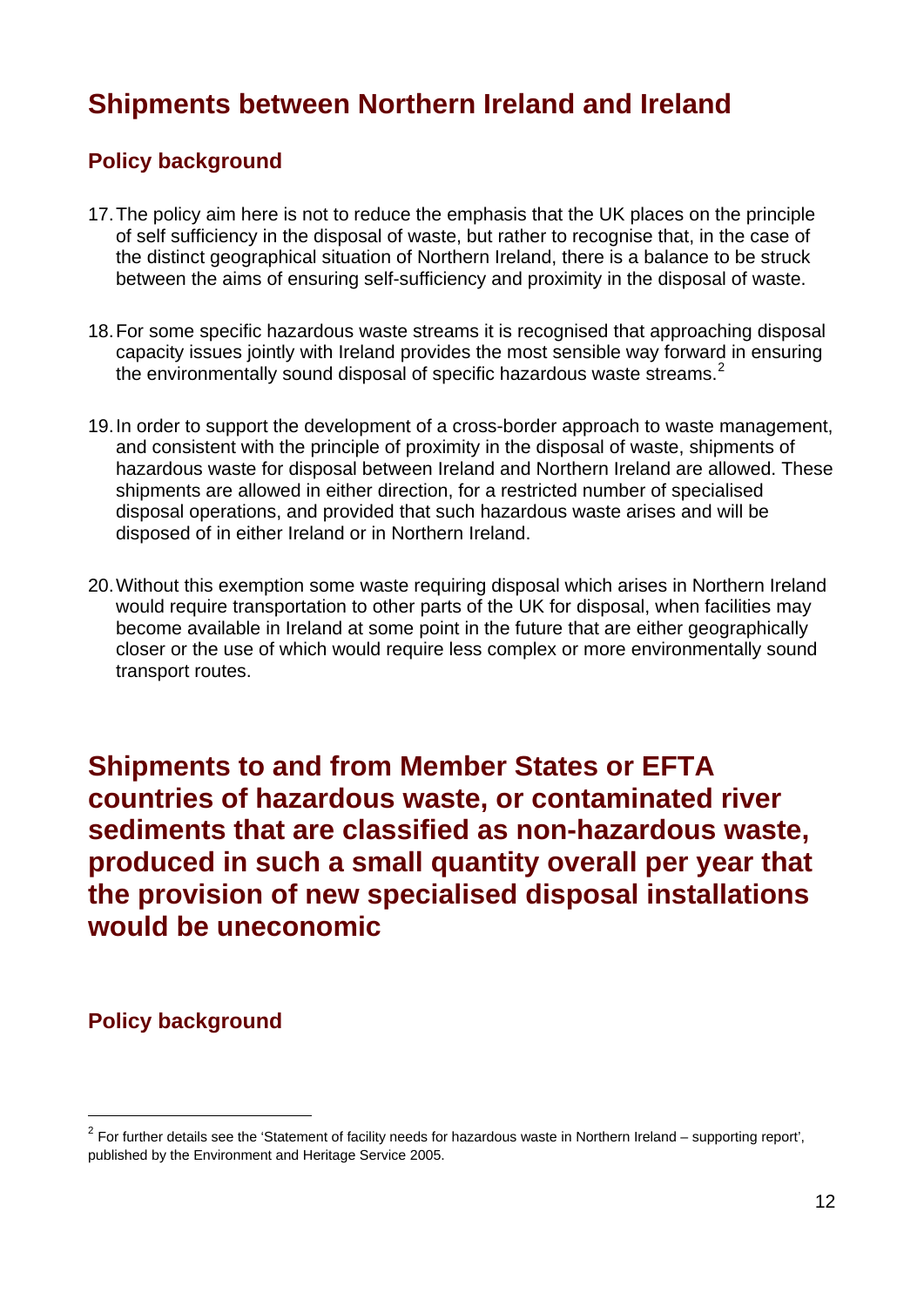- <span id="page-13-0"></span>21. The UK supports the principles of self-sufficiency and proximity in the disposal of waste and in recognition of these principles, this exception will be applied narrowly. The UK Government will determine whether this exception is appropriate on a case-by-case basis.
- 22. "Hazardous wastes" here are as defined in Article 3(2) of the Waste Framework Directive. It will not be applied in the case of unsorted municipal waste since all Member States or EFTA countries generate sufficient quantities of such waste to render disposal facilities economically viable.
- 23. These provisions are only applicable in respect of shipments between the UK and other Member States or EFTA countries as the EU Regulation prohibits the export of waste from the EU for disposal, except for shipments to EFTA countries that are also Parties to the Basel Convention. Shipments for disposal from outside the EU to the UK are subject to separate procedures.
- 24. Member States and EFTA countries generally have the economic and technical resources to dispose of their own hazardous waste. However, this exception recognises that some of these countries would not be able to generate sufficient quantities of hazardous waste requiring specialised disposal facilities to make the provision of such facilities economically viable.
- 25. Contaminated river sediments that are classified as non-hazardous waste can be problematic to manage and require specialist facilities, and their inclusion in this exception is in recognition of this.
- 26. Where specialist disposal operations are judged to be economically viable, but time is needed to acquire such facilities, the Government foresees the application of this exception on a transitional basis.
- 27. This exception aims to support self-sufficiency in the disposal of waste at EU level, and the UK would consider a request on this basis, rather than that of proximity to the UK.
- 28. This exception will not include any waste shipped to or from the UK for disposal in nonspecialist landfill facilities because all Member States and EFTA countries should be in a position to acquire these.

### **Shipments for disposal from outside the European Union**

### **Policy Background**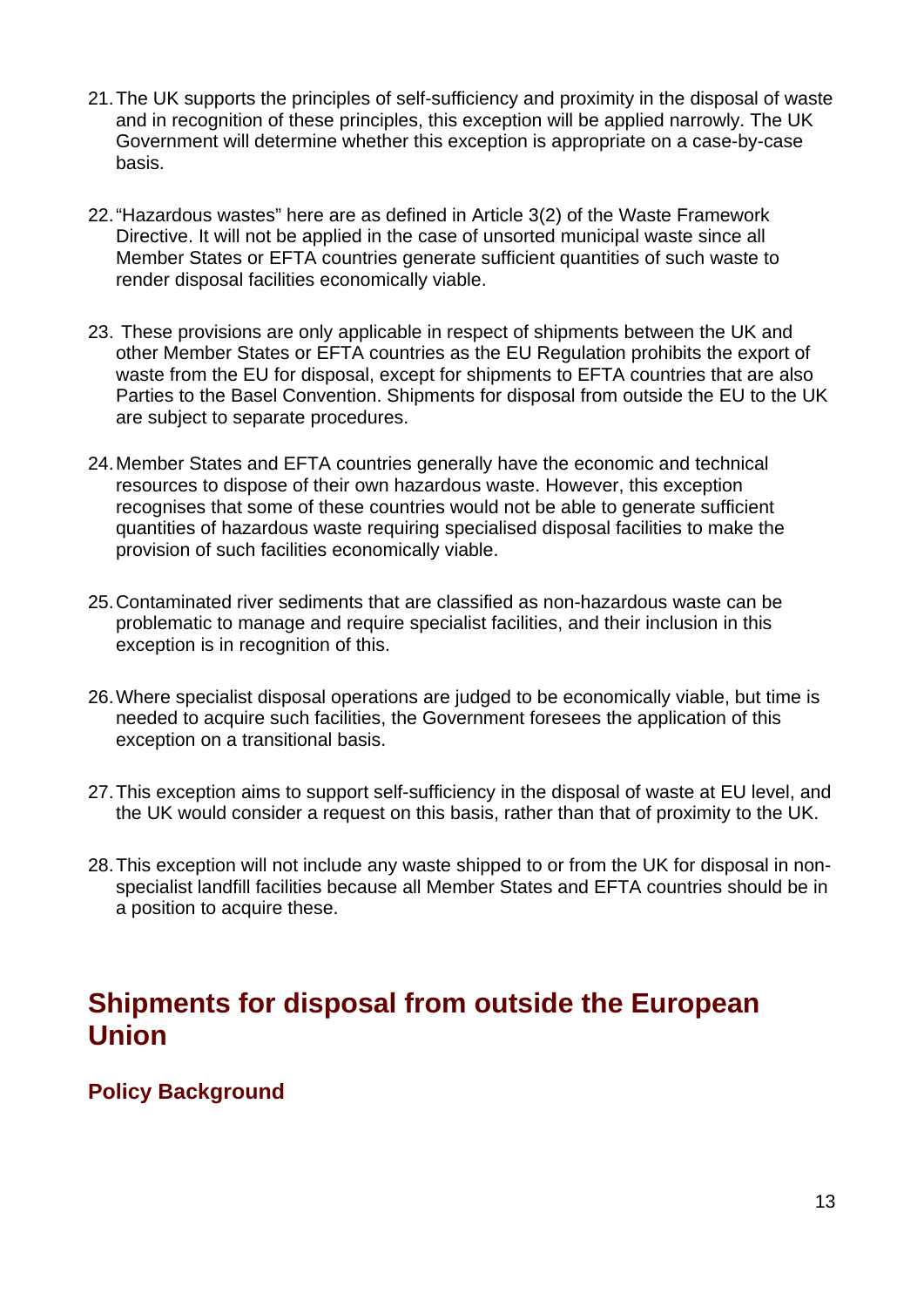#### *Shipments from non-OECD Decision countries[3](#page-14-0)*

- 29. It is recognised in the EU Regulation that the above countries may need support in managing wastes which require specific treatments or operations to ensure their disposal in an environmentally sound manner. The basis, under the EU Regulation, for determining **duly reasoned requests** from non-OECD Decision countries to ship waste for disposal to the UK is that they 'do not have and cannot reasonably acquire the technical capacity and the necessary facilities in order to dispose of the waste in an environmentally sound manner' (Article 41).
- 30. However, non-OECD Decision countries should be in a position to have, or be able to acquire, the less specialised disposal technologies, and it is for this reason that in their assessment of a duly reasoned request to ship waste from a non-OECD Decision country to the UK for disposal, guidance has been given to competent authorities to consider whether the proposed import is destined for a specialised disposal technology (see paragraph 37).

31. This position recognises that in the case of non-OECD Decision countries:

- they might not have the economic resources to acquire HTI or specially engineered landfill facilities;
- where resources are available, they may not generate sufficient arisings of wastes which require HTI or specially engineered landfill to make such facilities economically viable;
- they might not yet have had sufficient time to acquire HTI or specially engineered landfill facilities.
- 32. Article 5 of the Waste Framework Directive requires Member States, possibly in cooperation with other Member States, to produce an adequate network of waste facilities to dispose of waste as close as possible to the place where it is produced. Waste coming to the UK from non-OECD Decision countries will generally have to be transported over a substantial distance relative to any subsequent transport within the EU. Consequently, where the nearest suitable disposal facility is within the EU, this principle of proximity will not negatively affect a decision by a UK competent authority to agree to an import of waste for disposal to the UK, even if another Member State is geographically close to the country of dispatch.
- 33. Where a request is made from a non-OECD Decision country that is not a Party to the Basel Convention to conclude a bilateral agreement with the UK Government to ship waste to the UK for disposal, the same criteria that apply to the assessment of a duly reasoned request (DRR) will be used.

#### *Shipments from OECD Decision countries and EFTA countries*

 $\overline{a}$ 

<span id="page-14-0"></span><sup>3</sup> Iceland and Liechtenstein are EFTA countries but are not OECD members. Norway and Switzerland are EFTA countries and OECD members. Iceland, Liechtenstein, Norway and Switzerland are all Parties to the Basel Convention.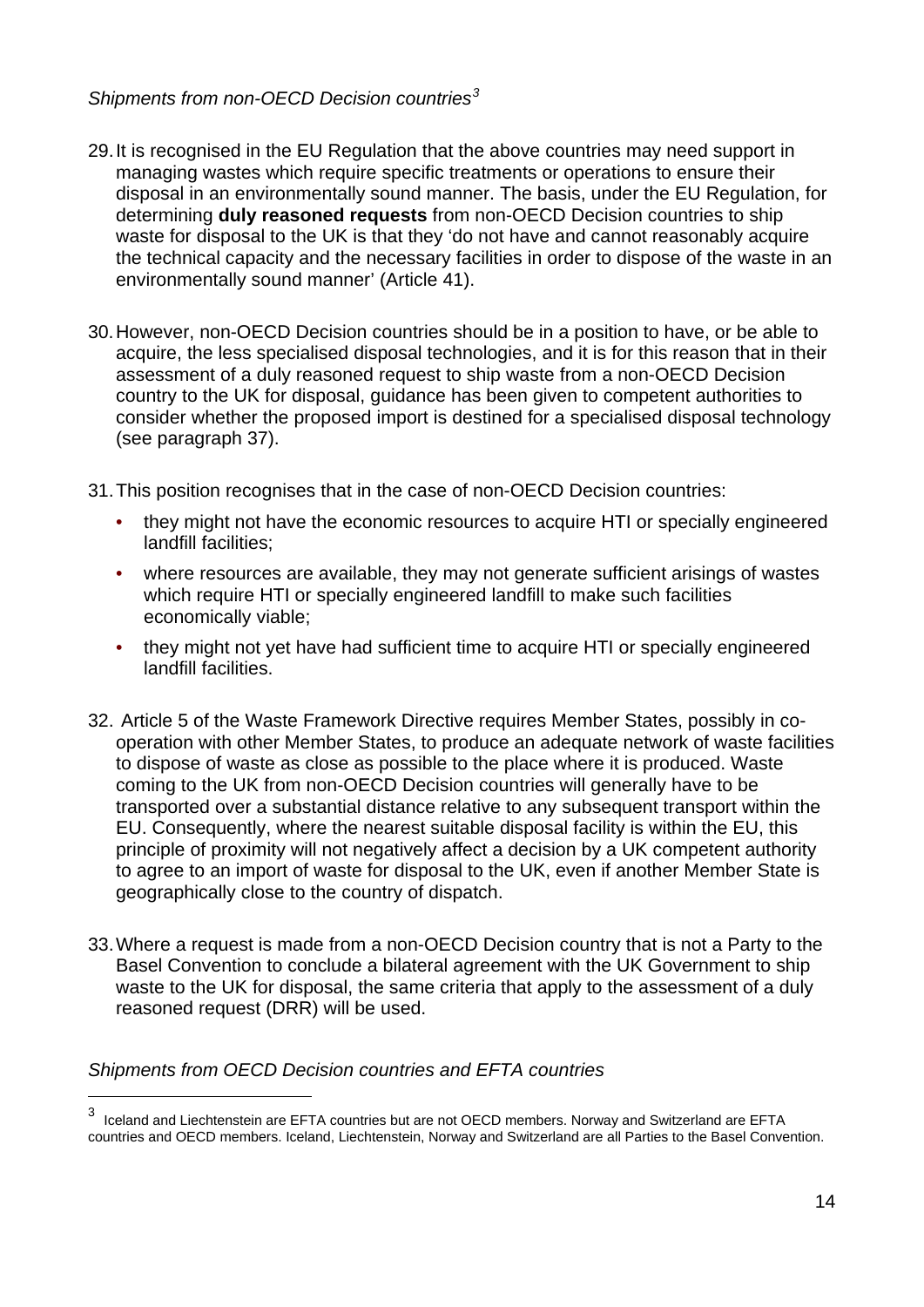- 34. The procedure for the above countries is as for shipments from non-OECD Decision countries, with a Basel Party outside the EU required to submit a DRR to a UK competent authority explaining why they do not have and cannot reasonably acquire the appropriate disposal facilities. Given their level of economic development, it is unlikely that a DRR would be submitted by an OECD Decision country or an EFTA country or accepted by a UK competent authority.
- 35. Furthermore, in support of the principle of proximity in the disposal of waste, waste should not be shipped to the UK for disposal from OECD Decision countries outside the EU or EFTA where there are appropriate facilities closer to the country of dispatch. It is for this reason that the application of these grounds for exception are unlikely to be accepted in the case of OECD Decision countries outside the EU or EFTA.

#### **Guidance to competent authorities**

#### *Duly Reasoned Requests (DRR)*

- 36. Imports of waste into the EU for disposal from Parties to the Basel Convention require the submission of a DRR, from the country of origin, to the UK competent authority of destination (see Article 41 of the EU Regulation). This request should contain details which explain why the exporting country does not have and cannot reasonably acquire the technical capacity and necessary facilities in order to dispose of the waste in an environmentally sound manner.
- 37. In considering DRRs, the UK competent authority of destination should note the following:
	- all countries have the resources to acquire the facilities to dispose of nonhazardous waste;
	- non-OECD Decision countries have the resources to acquire the facilities to dispose of hazardous waste except for types of hazardous waste that can only be dealt with by specialised disposal technologies such as D10 (by high temperature incineration) or D5, specialist landfill;
	- OECD Decision countries and EFTA countries have the resources to acquire the facilities to dispose of hazardous waste except for types of hazardous waste that can only be dealt with by specialised disposal technologies such as D10 (by high temperature incineration);
	- the DRR may relate to a single waste stream or to several different types of waste. Once acceded to, shipments will be restricted to the types of waste specified, and to the types of operation specified;
	- there is no fixed period for which the DRR applies. The length of time will be determined on a case-by-case basis by the UK competent authority; and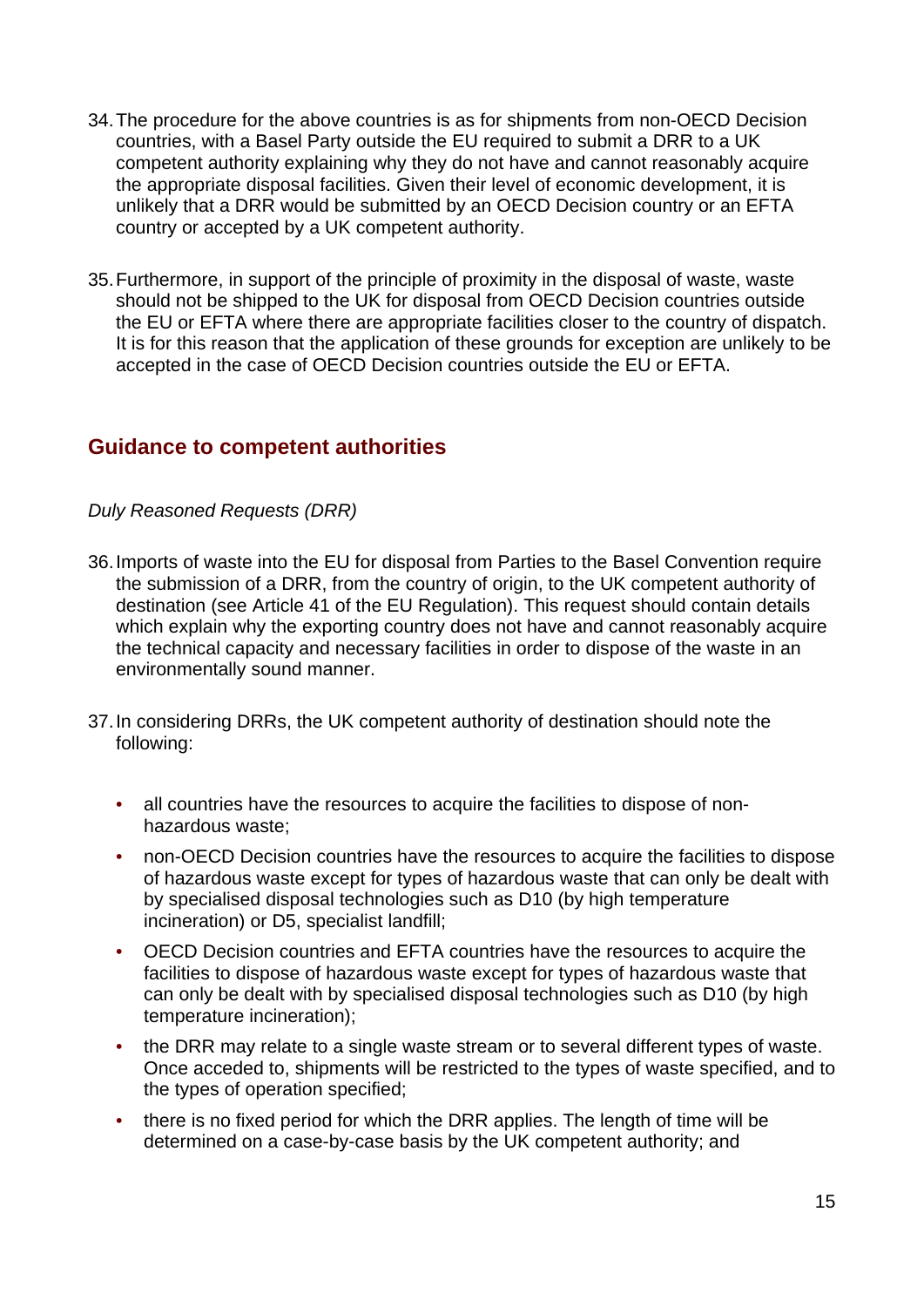• a DRR should be submitted by the Government, or a Governmental Agency acting on behalf of the Government, of the country of dispatch.

#### *Criteria for assessing DRRs*

- 38. In order to comply with Article 42(4) of the EU Regulation, the relevant UK competent authority will need to assess information provided by the country of dispatch as to:
	- whether the waste(s) in question originates in the country of export;
	- the types and typical composition of the waste(s);
	- whether the country of dispatch has facilities of a type appropriate to deal with the wastes in question in an environmentally sound manner;
	- whether the country of dispatch is likely to be in a position to acquire facilities to dispose of the waste(s) in question in an environmentally sound manner in the short to medium term;
	- whether the waste identified in the DRR could be stored safely prior to the acquisition of these facilities;
	- whether, based on present and predicted arisings, such facilities would be economically viable;
	- whether there are environmentally sound disposal facilities in closer proximity to the country of dispatch than the EU.
- 39. Waste coming to the UK from outside the EU will generally have to be transported over a substantial distance relative to any subsequent transport within the EU. Consequently, where the nearest suitable disposal facility is within the EU, this **principle of proximity** will not negatively affect a decision by a UK competent authority to agree to an import of waste for disposal to the UK even if another Member State is geographically close to the country of dispatch.
- 40. If UK competent authorities require further advice about the circumstances of a particular country in relationship to the assessment of a DRR, they should contact the UK Correspondent (see annex C). In any case, UK competent authorities should inform the UK Correspondent of the receipt of a DRR and their decision relating to it. Requests or enquiries regarding the shipment of waste to the UK for disposal from countries that are not Parties to the Basel Convention should be referred to the UK Correspondent.
- 41. UK competent authorities will also normally wish to be satisfied that the wastes originated in the country of dispatch. One exception to this rule would be where, for reason of emergency (e.g. an accident at the original destination facility), another country sought to re-export wastes which it had originally imported for disposal, and a UK facility was the only realistic alternative destination.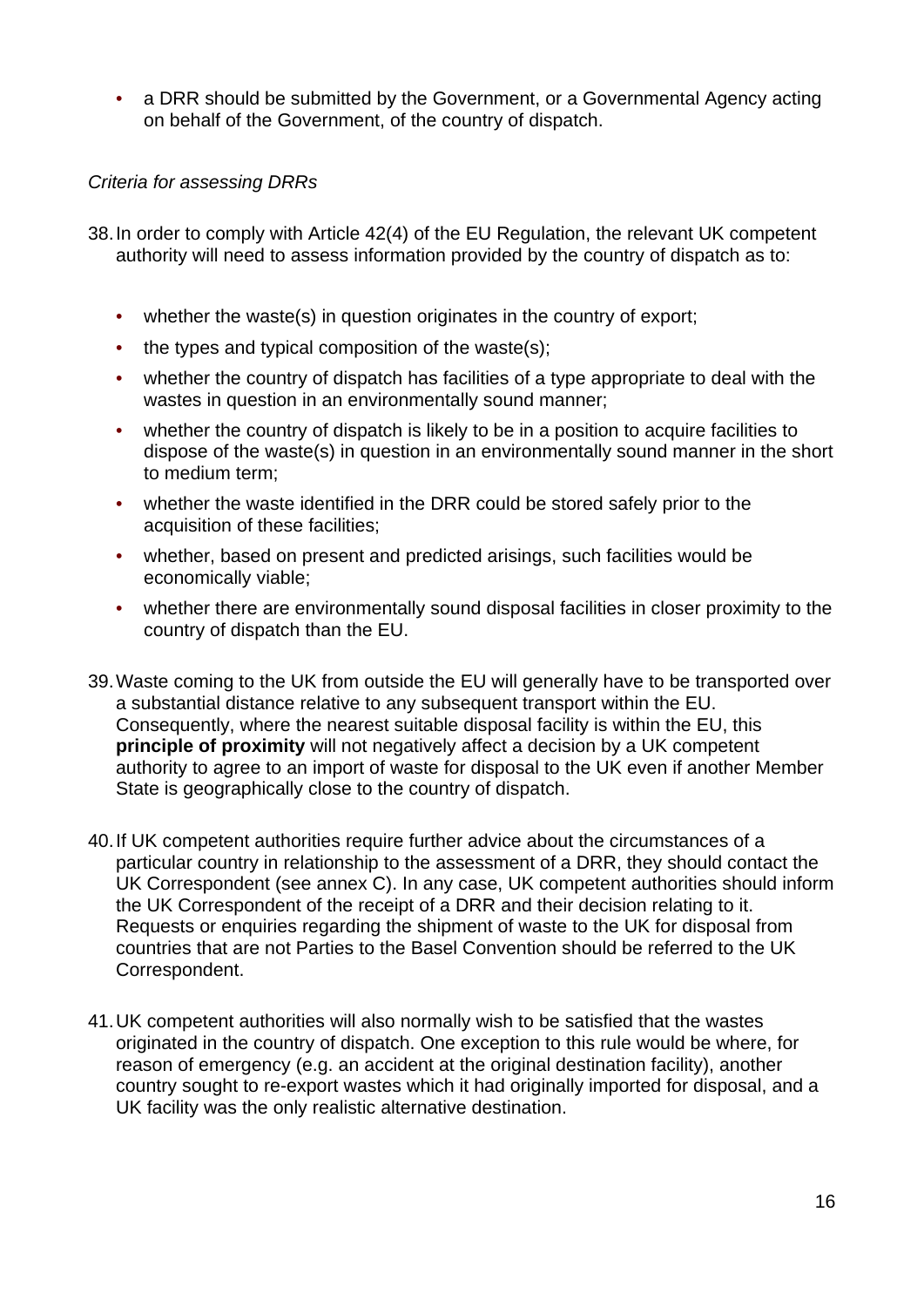# <span id="page-17-0"></span>**Annex A**

### **Summary of key legislation on waste shipments**

- 1. The Basel Convention on the control of transboundary movements of hazardous wastes and their disposal (the Basel Convention), provides the framework for a global system for controlling movements of hazardous wastes and other wastes, and ensuring that these wastes are managed in an environmentally sound manner.
- 2. The Basel Convention entered into force for Member States of the European Union in 1993, via Council Regulation 259/93 of 1 February 1993 on the supervision and control of shipments of waste within, into and out of the European Community.
- 3. Decision III/I (Amendment to the Basel Convention) prohibits the transboundary movement of hazardous waste to states that are not members of the OECD, European Union and Liechtenstein. This provision took effect within the EU from 1 January 1998 with the amendment of Council Regulation (EEC) No 259/93 by Council Regulation (EC) No 120/97.
- 4. OECD Council Decision C(2001)107/Final of the OECD Council concerning the revision of Decision C(92)/Final on the control of transboundary movements of waste destined for recovery operations (the OECD Decision) harmonised lists of waste used in the OECD Decision with those used in the Basel Convention, and revised certain other requirements. These changes, and a number of amendments that had been made to Council Regulation (EEC) No. 259/93, made it necessary to revise this Regulation.
- 5. A revised EU Regulation on shipments of waste applies directly within the EU from 12 July 2007. Regulation (EC) No. 1013/2006 of the European Parliament and of the Council of 14 June 2006 on shipments of waste incorporates into EU law the provisions of the Basel Convention, including Decision III/I, and the OECD Decision. It is supplemented in the UK by the Transfrontier Shipment of Waste Regulations 2007, which provides for offences and penalties for non-compliance with the EU Regulation and identifies the competent authorities for shipments of waste within the UK.
- 6. Article 11 of Regulation (EC) No. 1013/2006 sets out the grounds by which Member States may object to shipments for disposal. Member States have the discretion to prohibit imports in order to achieve key objectives under the EU Waste Framework Directive, namely promoting the principles of priority for recovery, and proximity and self-sufficiency in the disposal of waste. The UK Plan, which was drawn up under Regulation 11 of the Transfrontier Shipment of Waste Regulations 2007, seeks to support the key objectives under the Waste Framework Directive, and sets out Government policies on the bringing into, or dispatch from, the United Kingdom for disposal.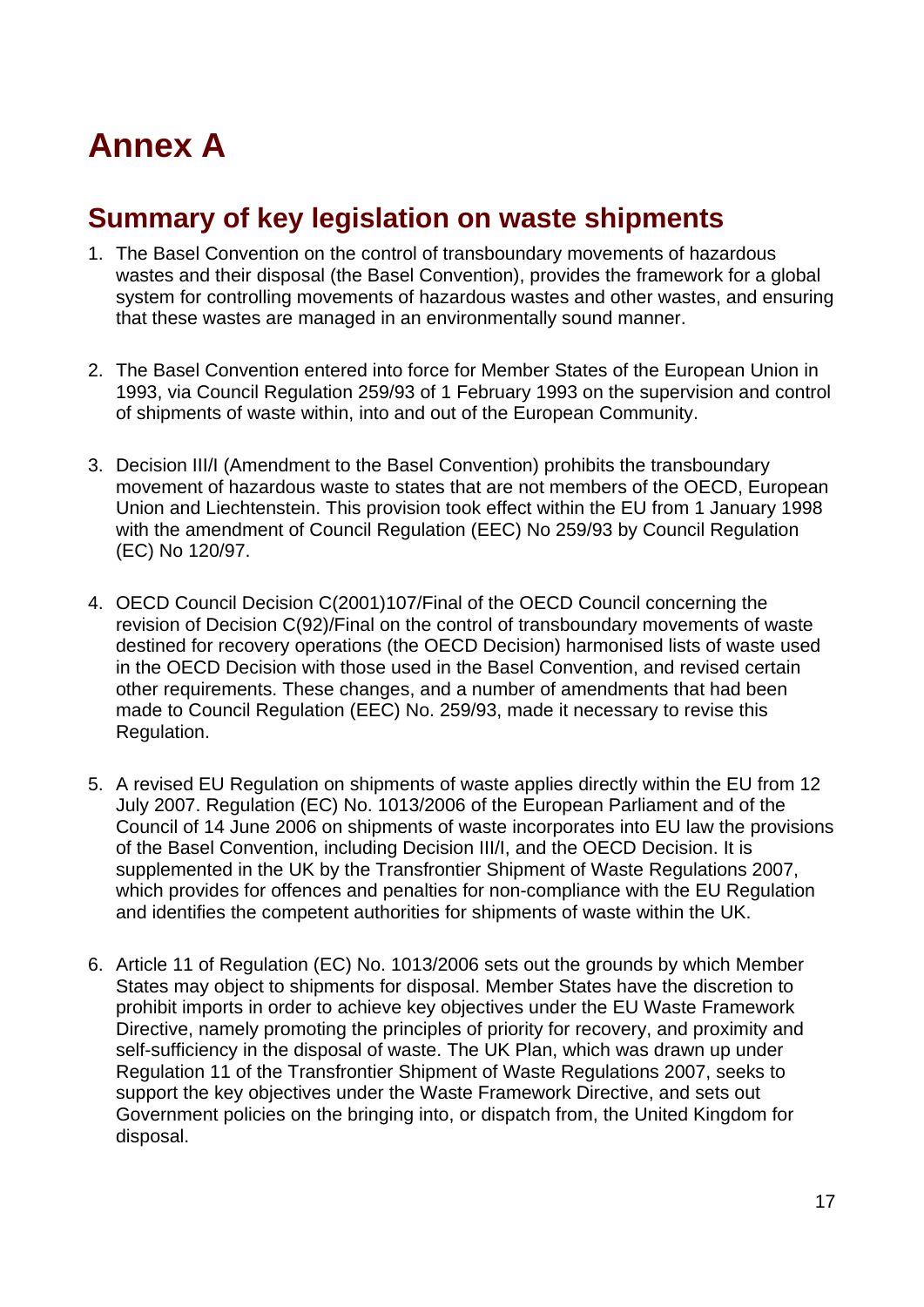# <span id="page-18-0"></span>**Annex B**

# **UK Crown Dependencies and Overseas Territories**

### **UK Crown Dependencies**

- 1. The UK Crown Dependencies are the Isle of Man and the Channel Islands. They are not part of the UK, but are self-governing with their own legislative assemblies and systems of law and administration. The UK represents their interests in certain issues, e.g. foreign affairs and defence. For the purposes of Regulation (EC) No. 1013/2006 of the European Parliament and of the Council on shipments of waste (the EU Regulation) they are regarded as independent countries outside the EU, or 'third parties'.
- 2. The UK has extended its ratification of the Basel Convention on the transboundary movement of hazardous wastes and their disposal to the Isle of Man and the Bailiwick of Guernsey. Ratification has not yet been extended to the States of Jersey.
- 3. Crown Dependencies to which ratification has been extended may use the duly reasoned request procedure in the EU Regulation in respect of the shipment of waste for disposal, while those to which ratification has not been extended would need to conclude a bilateral agreement with the government of the proposed country of destination.

### **UK Overseas Territories**

- 4. For the purposes of this Plan, UK Overseas Territories are: Anguilla; British Antarctic Territory; British Indian Ocean Territory; British Virgin Islands; Cayman Islands; Falkland Islands; Montserrat; Pitcairn Islands; Saint Helena, Ascension Island and Tristan da Cuhna; South Georgia and South Sandwich Islands; and Turks and Caicos Islands. These countries maintain some form of legislative and fiscal autonomy, but a run by Governors appointed by the UK Government.
- 5. 5. These Overseas Territories are as listed in Annex IA to Council Decision 2001/822/EC of 27 November 2001 on the association of the overseas countries and territories with the European Community ("Overseas Association Decision"), and are as defined in Article2 (26) of the EU Regulation. This list does not include Bermuda, Gibraltar or the Sovereign Base Areas of Akrotiri and Dhekelia in Cyprus.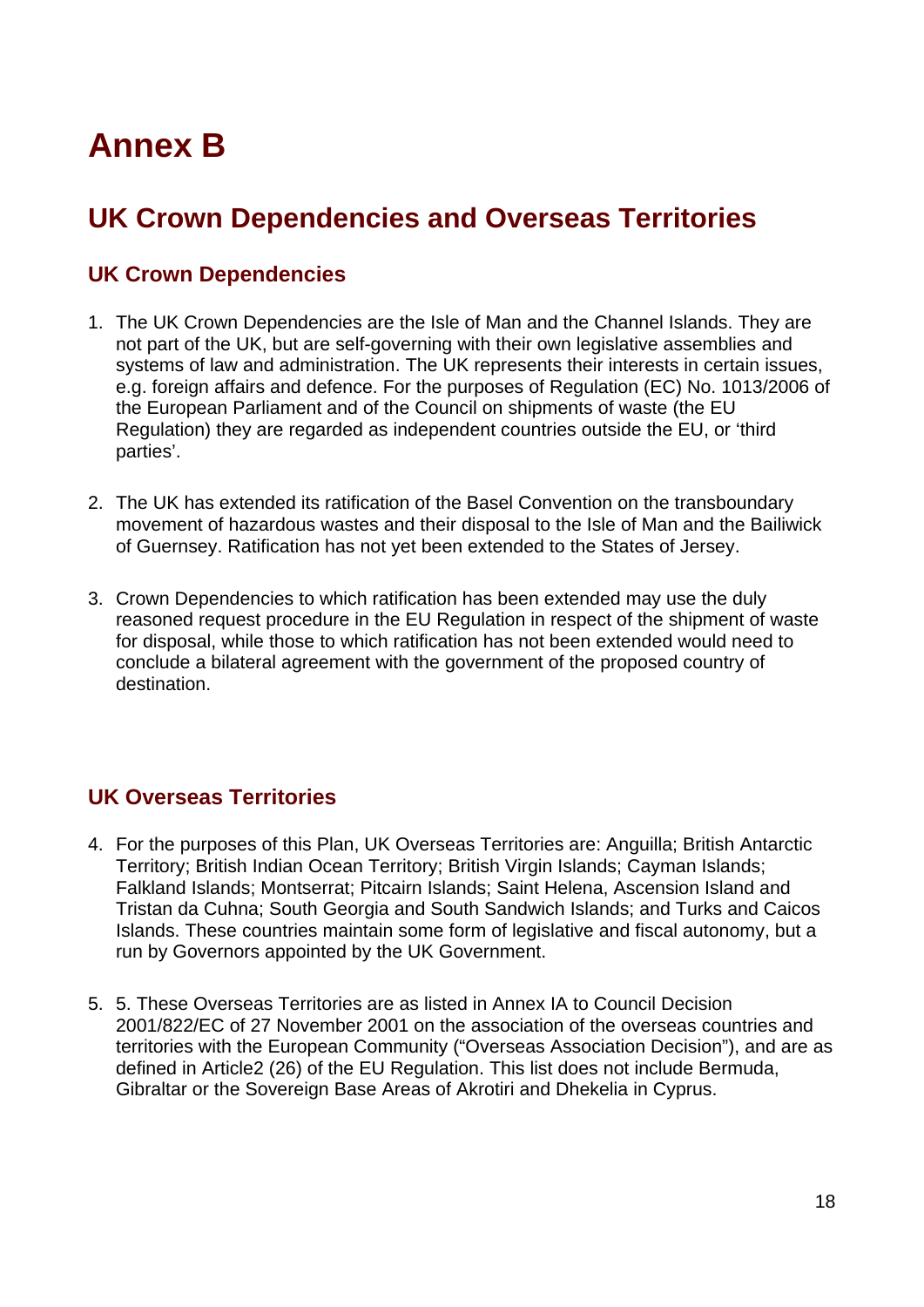- 6. The EU Regulation seeks to reflect the rules regarding exports and imports of waste to and from Overseas Territories laid down in the Overseas Association Decision. In summary, these rules are:
	- a prohibition on the exports of waste for disposal and of hazardous waste for recovery to Overseas Territories;
	- the export of non-hazardous waste for recovery to Overseas Territories to which the OECD Decision C(2001)107/Final does not apply, is potentially allowed, subject to the provisions of Article 36 and Title II of the EU Regulation (Shipments within the Community with or without transit through third countries);
	- imports to the UK from UK Overseas Territories are also potentially allowed, subject to the provisions of Title II of the EU Regulation.
- 7. Following the extension of the UK ratification of the Basel Convention to the Sovereign Base Areas in Cyprus, imports between these Areas and the UK for disposal are subject to the agreement of a duly reasoned request as required by the EU Regulation.
- 8. Bermuda is not covered by the UK ratification of the Basel Convention and imports to the UK for disposal are only allowed if there is a bilateral agreement in place.
- 9. Gibraltar is covered by EU environmental legislation, and therefore the provisions of the EU Regulation apply.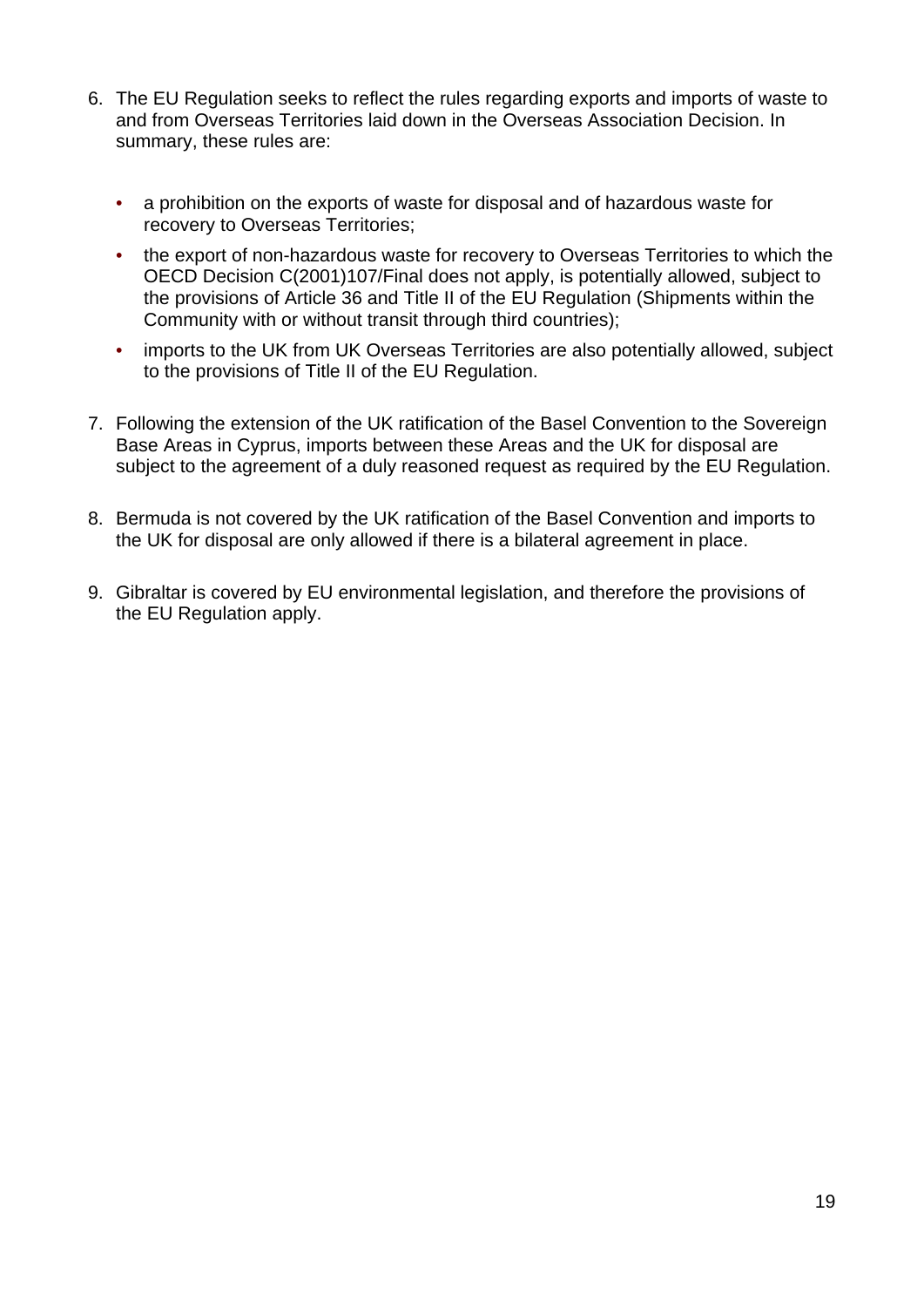# <span id="page-20-0"></span>**Annex C**

# **List of contacts**

#### **The UK Correspondent (Waste Shipments)**

Waste Strategy and Regulation Division, Defra Area 6D Ergon House Horseferry Road London SW1P 2AL Tel: 020 7238 4334

### **UK Competent Authorities**

#### **Competent Authority of Transit**

Code Number: GB 00 Environment Agency Transfrontier Shipments National Service Richard Fairclough House Knutsford Road **Warrington** Cheshire WA4 1HG Tel: 01925 542265 Fax: 01025 542105 Email: **nattfs@environment-agency.gov.uk** 

#### **Competent Authorities of dispatch and destination**

*For England and Wales* 

Code Number: GB 01 Environment Agency Transfrontier Shipments National Service Richard Fairclough House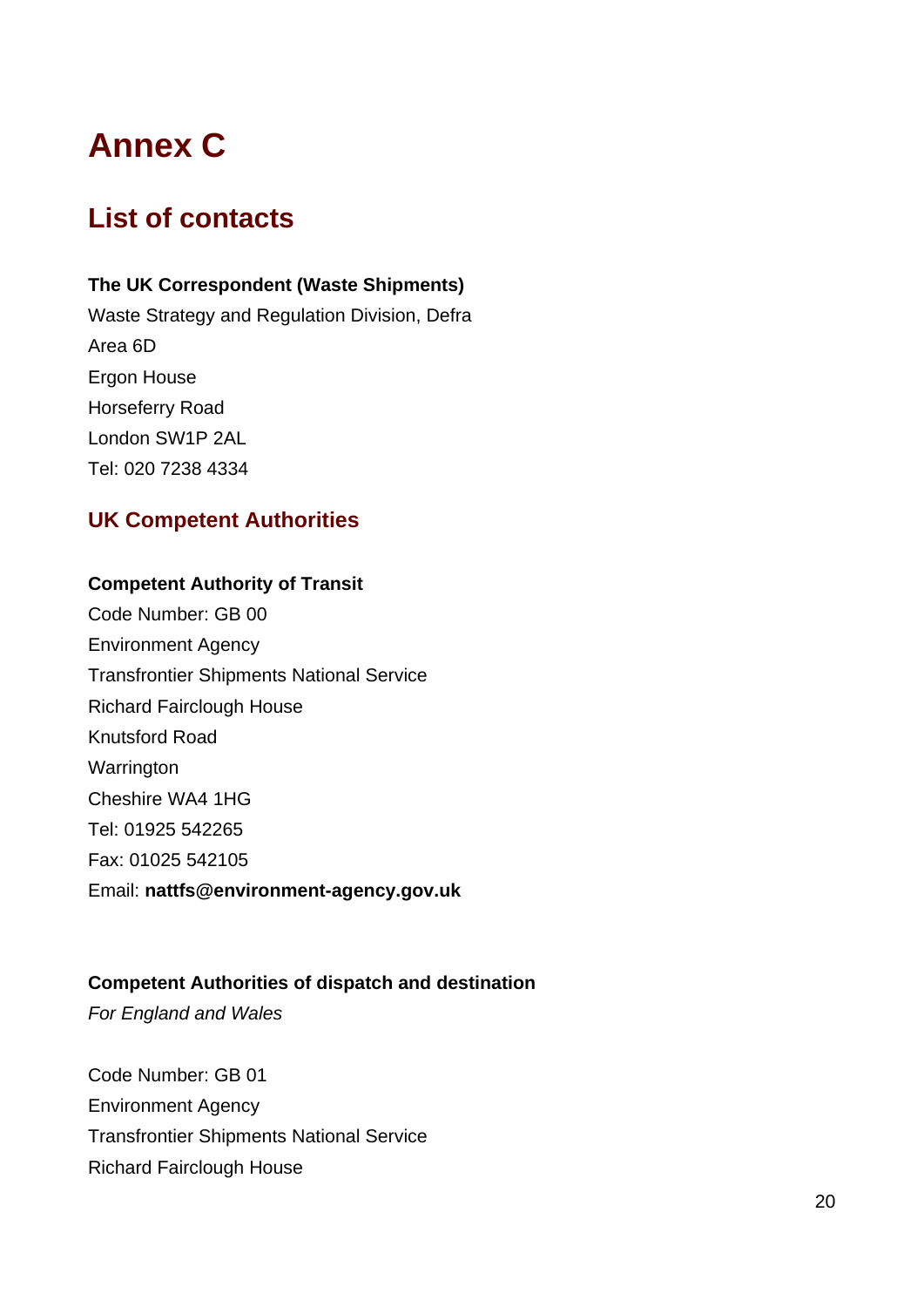Knutsford Road **Warrington** Cheshire WA4 1HG Tel: 01925 542265 Fax: 01025 542105 Email: **nattfs@environment-agency.gov.uk**  Website: **www.environment-agency.gov.uk/business/444304/444641/595811/1770640/** 

#### *For Scotland*

Code Number: GB 02 The Scottish Environment Protection Agency Erskine Court Castle Business Park Stirling FK9 4TR Tel: 01786 457700 Fax: 01786 446885 Website: **www.sepa.org.uk/regulation/waste/trans/index.htm** 

*For Northern Ireland*  Code number: GB 03 The Environment and Heritage Service Klondyke Building Cromac Avenue Gasworks Business Park Lower Ormeau Road Belfast BT7 2JA Tel: 01232 254833 Fax: 01232 254760 Website: **www.ehsni,gov.uk/waste/regulation-and-legislation/transfrontier shipment of waste.htm**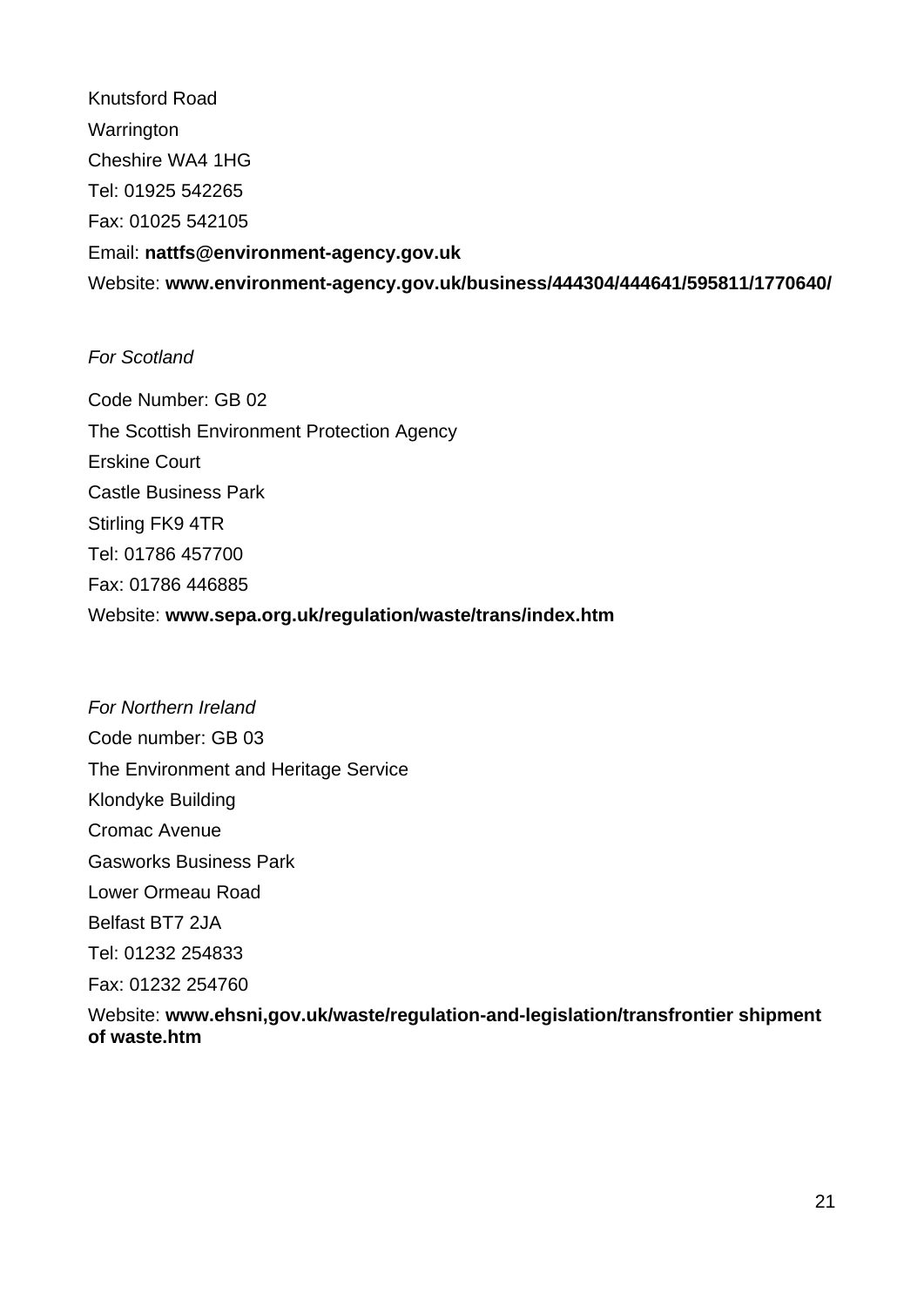#### **Other useful contacts, emails and links**

*For enquiries about the EU Regulation:*  European Commission Environment Directorate General Sustainable Production and Consumption (ENV G4) BU-5 05/115 BE-1049 BRUXELLES/BRUSSELS BELGIUM Website: **www.europa.eu./environment/waste/shipments/links.htm** 

*For enquiries about the Basel Convention:*  The Secretariat of the Basel Convention Geneva Executive Centre 15 Chemin des Anemones (Building D) 1219 Chatelaine (GE) **Switzerland** Tel: 00 41 22 979 9111 Fax: 00 44 22 707 3454 Website: **www.unep.ch/basel/**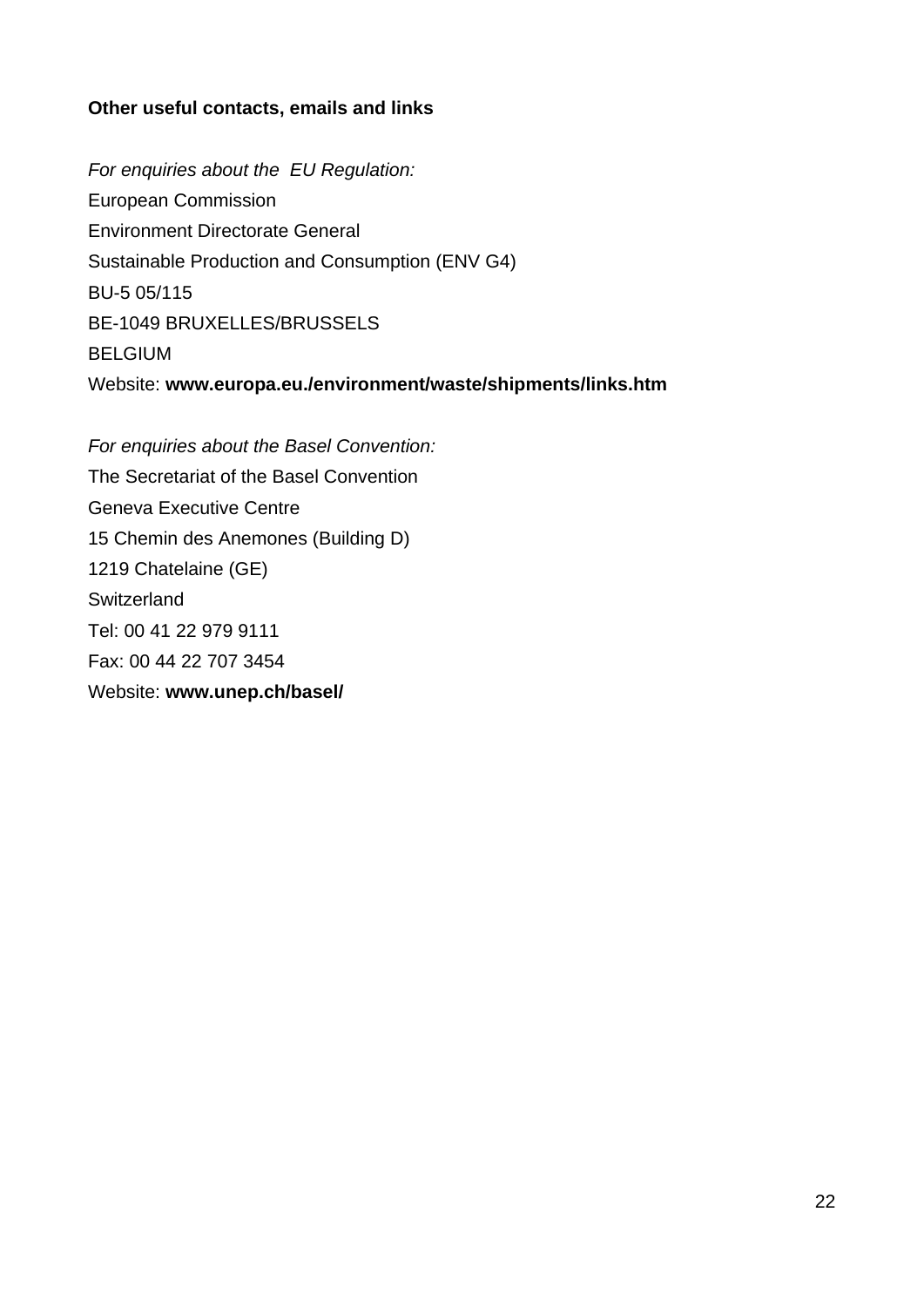# <span id="page-23-0"></span>**Annex D**

## **Glossary**

These following terms are taken from Article 2 of the EU Regulation. Any term used in this Plan has the same meaning as in the EU Regulation.

1. 'waste' is as defined in Article 3(1) of Directive 2008/98/EC of 19 November 2008 on waste and repealing certain Directives;

2. 'hazardous waste' is as defined in Article 3(2) of Directive 2008/98/EC ;

3. 'disposal' is as defined in Article 3(19) of Directive 2008/98/EC;

4. 'interim disposal' means disposal operations D 13 to D 15 as defined in Annex I to Directive 2008/98/EC;

5. 'recovery' is as defined in Article 3(15) of Directive 2008/98/EC;

6. 'interim recovery' means recovery operations R 12 and R 13 as defined in Annex II to Directive 2008/98/EC;

7. 'environmentally sound management' means taking all practicable steps to ensure that waste is managed in a manner that will protect human health and the environment against adverse effects which may result from such waste;

8. 'Basel Convention' means the Basel Convention of 22 March 1989 on the control of transboundary movements of hazardous wastes and their disposal;

9. 'OECD Decision' means Decision C(2001)107/Final of the OECD Council concerning the revision of Decision C(92)39/Final on control of transboundary movements of wastes destined for recovery operations;

10. 'competent authority' means:

(a) in the case of Member States, the body designated by the Member State concerned in accordance with Article 53 of the EU Regulation; or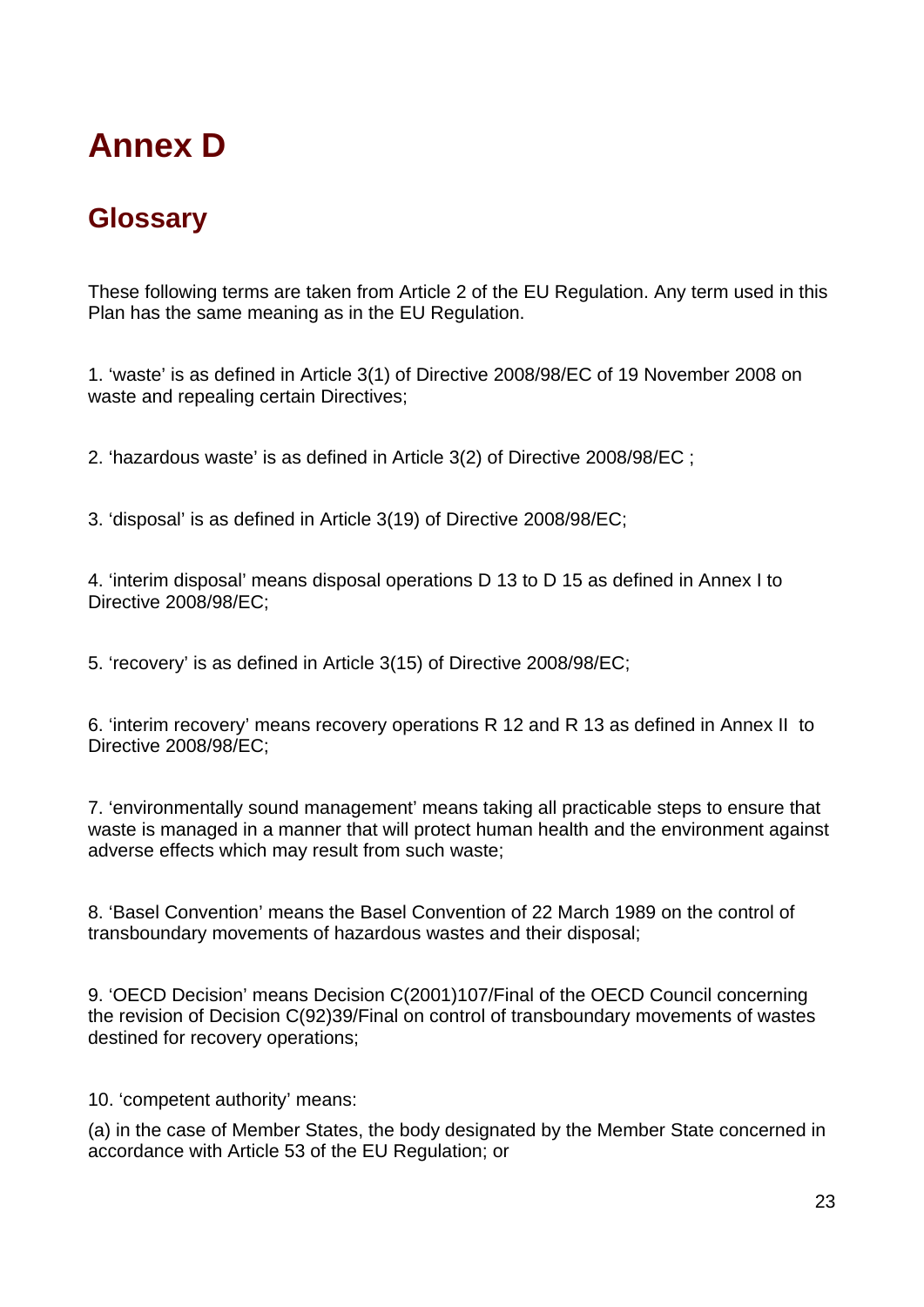(b) in the case of a non-Member State that is a Party to the Basel Convention, the body designated by that country as the competent authority for the purposes of that Convention in accordance with Article 5 thereof; or

(c) in the case of any country not referred to in either (a) or (b), the body that has been designated as the competent authority by the country or region concerned or, in the absence of such designation, the regulatory authority for the country or region, as appropriate, which has jurisdiction over shipments of waste for recovery or disposal or transit, as the case may be;

11. 'competent authority of dispatch' means the competent authority for the area from which the shipment is planned to be initiated or is initiated;

12. 'competent authority of destination' means the competent authority for the area to which the shipment is planned or takes place, or in which waste is loaded prior to recovery or disposal in an area not under the national jurisdiction of any country;

13. 'competent authority of transit' means the competent authority for any country, other than that of the competent authority of dispatch or destination, through which the shipment is planned or takes place;

14. 'country of dispatch' means any country from which a shipment of waste is planned to be initiated or is initiated;

15. 'country of destination' means any country to which a shipment of waste is planned or takes place for recovery or disposal therein, or for the purpose of loading prior to recovery or disposal in an area not under the national jurisdiction of any country;

16. 'country of transit' means any country, other than the country of dispatch or destination, through which a shipment of waste is planned or takes place;

17. 'overseas countries and territories' means the overseas countries and territories as listed in Annex IA to Decision 2001/822/EC;

18. 'import' means any entry of waste into the EU but excluding transit through the EU;

19. 'export' means the action of waste leaving the EU but excluding transit through the EU;

20. 'transit' means a shipment of waste or a planned shipment of waste through one or more countries other than the country of dispatch or destination;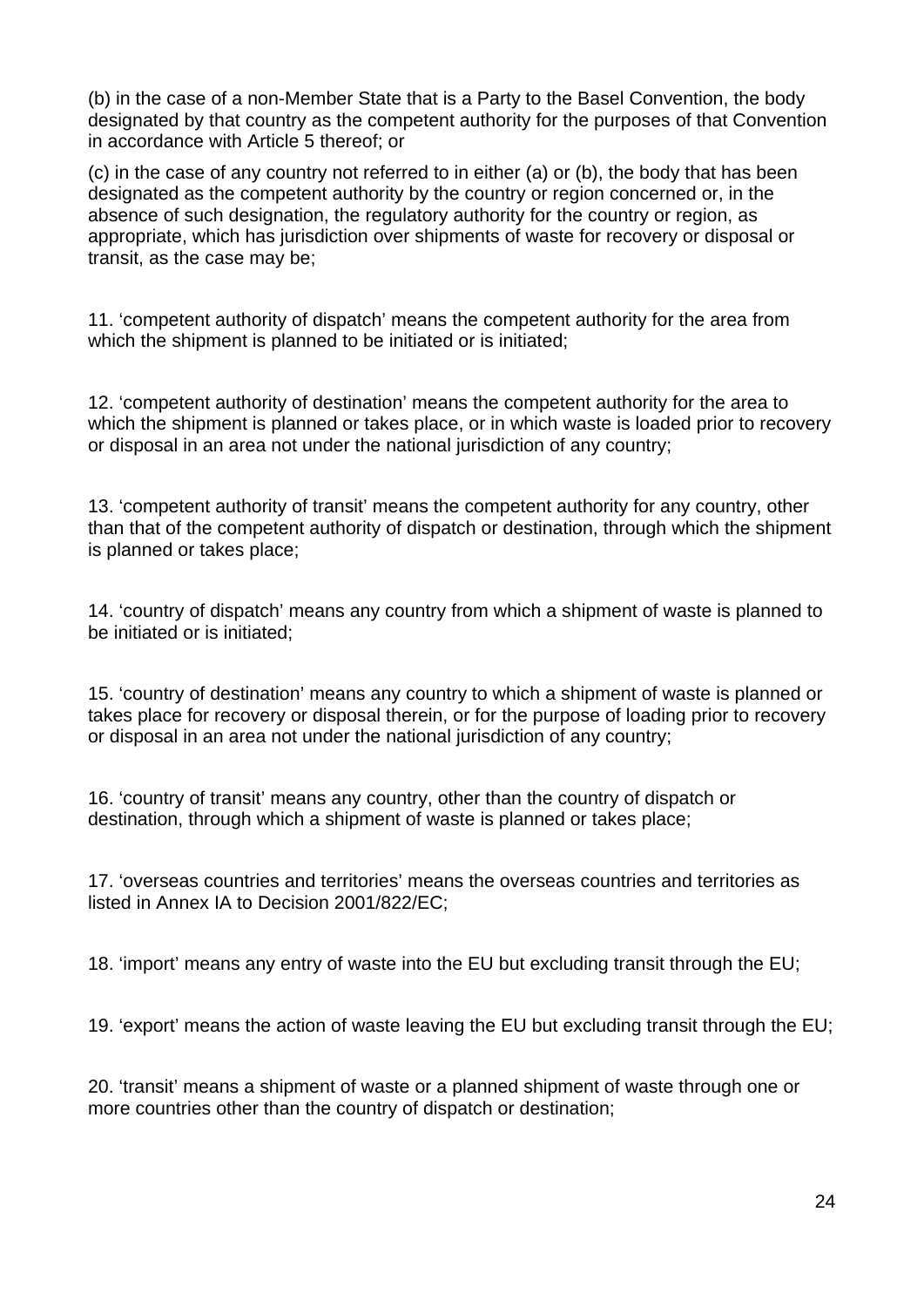21. 'shipment' means the transport of waste destined for recovery or disposal which is planned or takes place:

(a) between a country and another country; or

(b) between a country and overseas countries and territories or other areas, under that country's protection; or

(c) between a country and any land area which is not part of any country under international law; or

(d) between a country and the Antarctic; or

(e) from one country through any of the areas referred to above; or

(f) within a country through any of the areas referred to above and which originates in and ends in the same country; or

(g) from a geographic area not under the jurisdiction of any country, to a country;

*Terms used in this Plan that are not defined in Article 2 of the EU Regulation:* 

1. The EU Regulation means Regulation (EC) No. 1013/2006 of the European Parliament and of the Council of 14 June 2006 on shipments of waste.

2. The Waste Framework Directive means Directive 2008/98/EC of the European Parliament and of the Council of 19 November 2008 on waste and repealing certain Directives.

3. OECD Decision country means a country to which the OECD Decision applies, and a non-OECD Decision country means a country to which the OECD Decision does not apply.

4. Duly reasoned request (DRR) means a request presented by a Party to the Basel Convention outside the EU, who wishes to send waste to a Member State for disposal, to the competent authority of destination within a member State. The DRR should give reasons why the country of dispatch does not have and cannot reasonably acquire the technical capacity and the necessary facilities in order to dispose of the waste in an environmentally sound manner.

5. Bilateral agreement means an agreement between non-Parties to the Basel Convention, all of which are outside the EU, with a Member States, should the non-Party wish to send waste into the EU for disposal. Such agreements are required to be compatible with Article 11 of the Basel Convention and to guarantee that the disposal operation will be carried out in an authorised facility and in compliance with the requirements for environmentally sound management. Bilateral agreements are entered into by UK Government rather than a UK competent authority.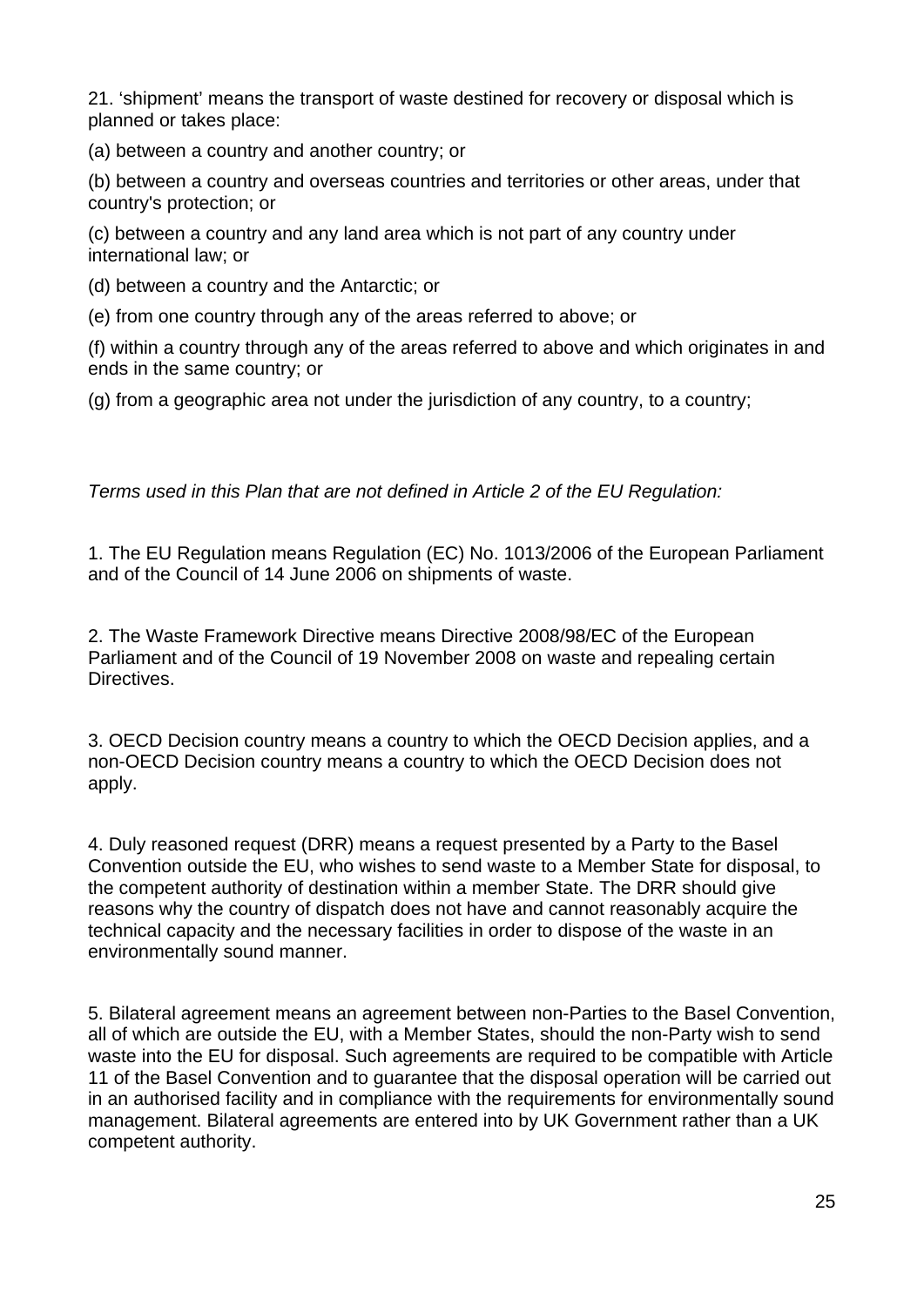6. High temperature incineration means incineration in a dedicated hazardous waste incinerator capable of operating at temperatures in excess of 1100°C for at least two seconds, and which are therefore suitable for the incineration of hazardous wastes with a content of more than 1% of halogenated organic substances, expressed as chlorine. These facilities should also have the appropriate waste handling/feeding and flue gas cleaning/emission control facilities. This is guided by the combustion temperatures specified in Article 6 of Directive 2000/76/EC of the European Parliament and of the Council on the incineration of waste.

7. Annex IV to the EU Regulation is a list of waste for which notification is required if the waste is subject to a transboundary movement for recovery within the EU and OECD. It is largely based on Annex VIII of the Basel Convention, which contains wastes characterised as hazardous under Article 1 of the Basel Convention. This list is not the same as the list of waste referenced in Article 7 of the Waste Framework Directive.